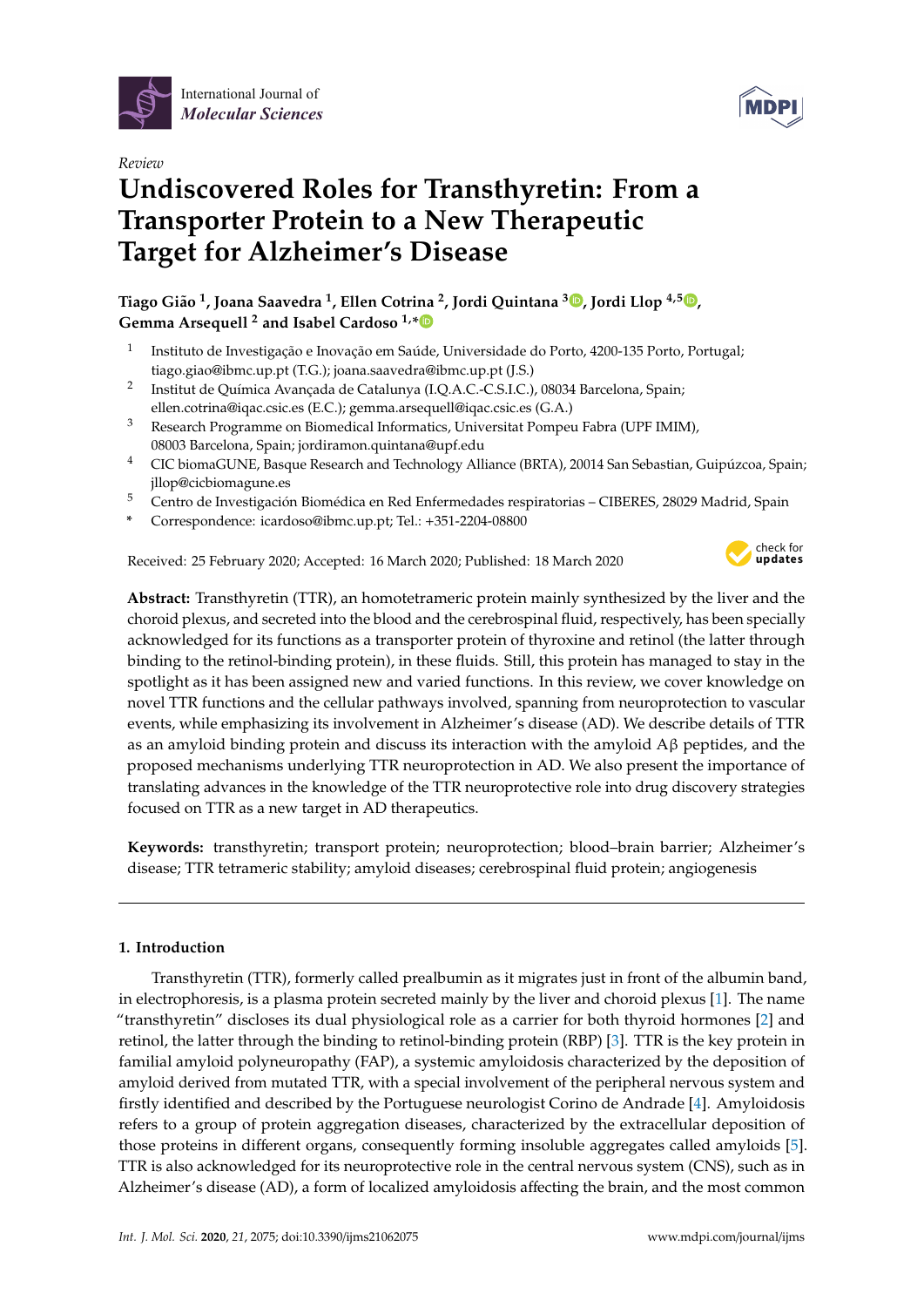form of dementia. In AD, the main constituent of the amyloid deposits is the β-amyloid (Aβ) peptide, in senile plaques. Nevertheless, TTR involvement in neuroprotection is part of very recent knowledge, not fully established and constantly evolving. This review will focus on the role of TTR in AD and will address emerging functions of this protein.

#### **2. Transthyretin as a Transporter Protein**

#### *2.1. Transthyretin Structure and Synthesis*

The TTR protein is a 55 kDa homotetramer, consisting of four identical subunits of 127 amino acids each [\[6\]](#page-11-0). Regarding the secondary structure, each monomer consists of a small  $\alpha$ -helix and eight antiparallel β-strands, which are arranged in two β-sheets (DAGH and CBEF strands) forming a β-barrel. With the twofold axis of symmetry, it can structurally be considered a dimer of dimers. The dimerization is achieved through the interaction of the strands H and F of each monomer. These dimers combine to form the tetramer through a connection between the AB loop of one monomer and the H strand of the other. At the interface of the dimers emerges a hydrophobic channel which can accommodate ligands such as thyroxine (T4) [\[7\]](#page-11-1).

TTR is mainly synthesized by the liver [\[8\]](#page-11-2) and by the epithelial cells of choroid plexus in the brain [\[9](#page-11-3)[,10\]](#page-11-4). Depending on the age of the individual, the concentration of TTR in plasma varies between 20 and 40 mg/dL. In newborns, TTR levels in plasma are approximately half of those found in adults. Values increase with age and start to decline after about 50 years of age [\[11](#page-11-5)[,12\]](#page-11-6). TTR has a biologic half-life of about 2–3 days, in humans. In rats, the major sites of TTR degradation are the liver, muscle, and skin. There is no evidence of TTR degradation in the nervous system [\[13\]](#page-11-7).

In cerebrospinal fluid (CSF), TTR levels are considerably lower, ranging between 1.5 and 2.5 mg/dL [\[14\]](#page-11-8). In spite of the low TTR levels, TTR represents 20% of the total CSF proteins. Noteworthy, >90% of TTR in CSF is synthesized in the choroid plexus.

#### *2.2. Endogenous Ligands of Transthyretin*

Plasma retinol (vitamin A) is carried exclusively by the retinol binding protein (RBP), which in turn forms a complex with TTR, avoiding the loss of the low molecular mass RBP (21 kDa) by glomerular filtration in the kidneys [\[15,](#page-11-9)[16\]](#page-11-10). TTR has four binding sites for RBP on the TTR surface. However, only one RBP molecule binds to TTR, due to the steric hindrance and the limiting concentration of this ligand [\[3,](#page-10-2)[17\]](#page-11-11). TTR is also involved in the distribution of T4 to tissues, after its secretion into the blood [\[2](#page-10-1)[,18\]](#page-11-12). Even though TTR contains two binding sites for T4 in the hydrophobic channel at the dimer–dimer interface, it usually carries only one ligand due to the existing negative cooperativity [\[19\]](#page-11-13). Of note, this interaction with T4 is independent of that with RBP [\[15\]](#page-11-9). TTR is responsible for transporting 80% of T4 in the brain as opposed to plasma, where TTR only carries 15%, making TTR in the plasma more sensitive to destabilization [\[20](#page-11-14)[–22\]](#page-11-15), as we will discuss in the next topics. Studies on the synthesis, secretion, and uptake of TTR by human placenta also suggest that TTR plays an important role in the delivery of maternal thyroid hormone to the developing fetus [\[23\]](#page-11-16).

#### *2.3. Mutations in Transthyretin and Association with Disease*

TTR tetrameric structure and its stability are extremely important for TTR to exert its physiological functions. TTR instability, caused by mutations or by other factors, leads to dissociation of the tetramer into altered monomers [\[24\]](#page-11-17) which are prone to aggregate and deposit as amyloid fibrils, leading to cell toxicity and death. Mutations in TTR are associated with hereditary forms of TTR amyloidosis and the most frequent TTR variant is V30M that causes ATTRV30M amyloidosis, also known as familial amyloid polyneuropathy (FAP). FAP is an autosomal dominant neurodegenerative disorder present in endemic regions in Portugal, Sweden, Spain, and Japan, the largest focus being in Northern Portugal. This pathology is characterized by the extracellular deposition of amyloid fibrils from mutated TTR in peripheral nerves [\[4](#page-10-3)[,25\]](#page-11-18). Approximately 140 mutations in TTR with amyloidogenic potential have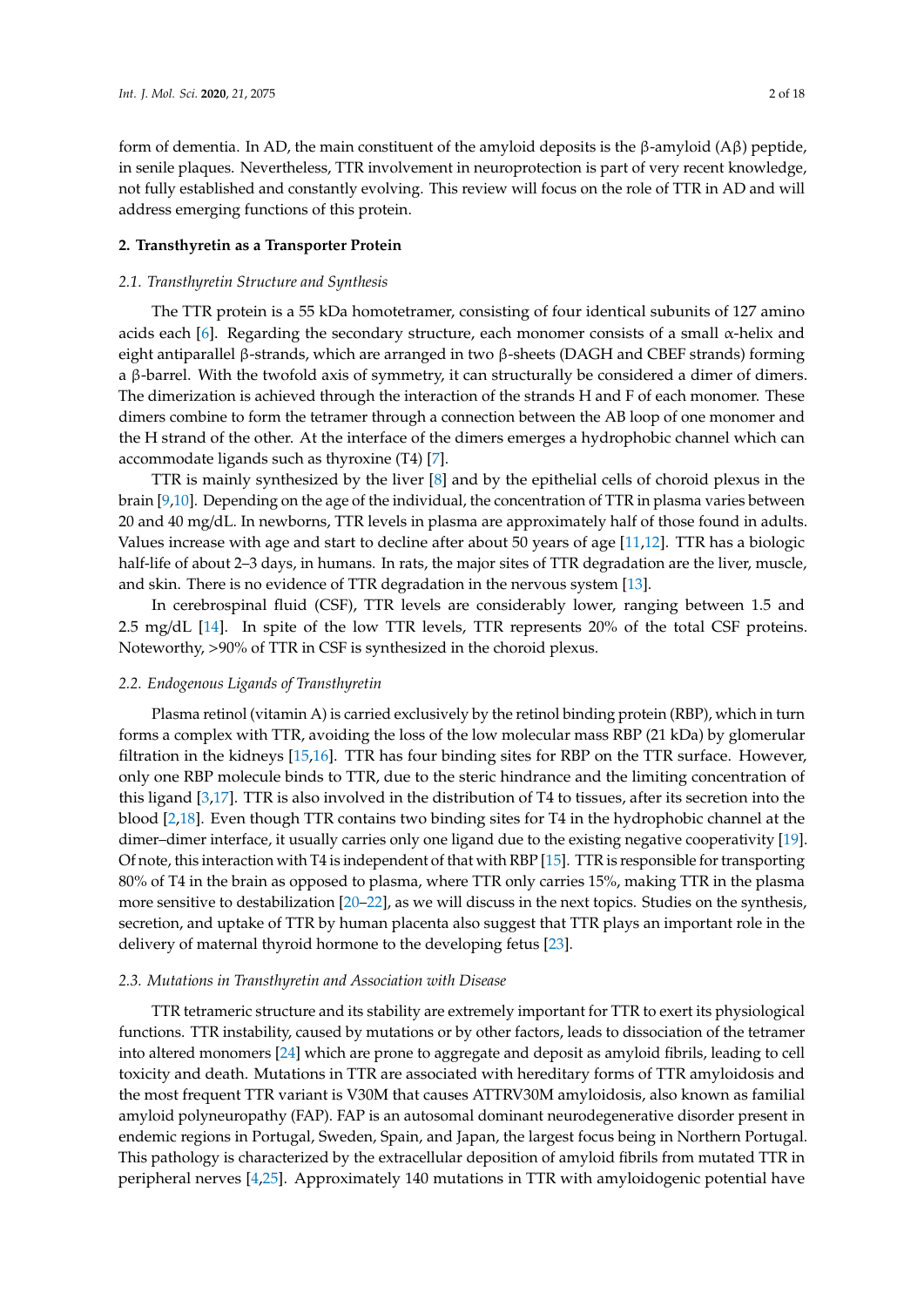already been described (http://[www.amyloidosismutations.com](http://www.amyloidosismutations.com/mut-attr.php)/mut-attr.php). The V30M TTR variant is the most common amyloidogenic form in the pathology, but other clinically aggressive mutants have been described, e.g., the L55P [\[26,](#page-11-19)[27\]](#page-11-20), and the V122I, which leads to cardiac amyloidosis [\[28\]](#page-11-21). Contrarily, T119M mutation is recognized for having a protective role against the disease [\[29,](#page-12-0)[30\]](#page-12-1). Nevertheless, a non-hereditary form of TTR amyloidosis also exists, the senile systemic amyloidosis, and is mainly associated with cardiomyopathy in aged people, over 80 years old, and the deposits are composed of wild type (WT) protein [\[31\]](#page-12-2). Besides amyloidosis, TTR instability also leads to accelerated clearance, resulting in lower levels of the protein [\[32\]](#page-12-3) which in turn prevents TTR from fully exerting its functions, namely its neuroprotection roles, that will be further detailed ahead in this review.

TTR stabilization strategies are a promising therapeutic approach in FAP [\[33](#page-12-4)[,34\]](#page-12-5). Such stabilization can be achieved through the use of small-molecule compounds binding in the T4 central binding channel and stabilizing the native tetramer [\[35](#page-12-6)[–37\]](#page-12-7). Analogous strategies have been also proposed as potential therapeutic strategies in AD, as we will further discuss.

Although higher levels of TTR are usually an indicator of a better protein nutritional status [\[38\]](#page-12-8), increased TTR has also been associated with disease, as in preeclampsia, where aggregated TTR, extruded into the maternal circulation via placental extracellular vesicles, was also reported [\[39\]](#page-12-9). Higher levels of TTR are also detected in diabetes type II [\[40](#page-12-10)[,41\]](#page-12-11) and gestational diabetes [\[38\]](#page-12-8), suggesting that TTR levels must be kept in balance within healthy intervals. Too high or too low levels of TTR may contribute to the development of pathological conditions.

#### **3. The Neuroprotective Role of Transthyretin**

AD is a degenerative brain disorder without effective treatment. Aβ peptide, a central agent in the development of AD, accumulates in the brain, and studies revealed that disturbance in  $\Lambda$ β brain metabolism is central to the pathogenesis of the disease. Blocking the synthesis of Aβ does not appear to be effective for reducing the brain A $\beta$  levels, as expected. The importance of A $\beta$  clearance in AD pathogenesis, especially in late-onset sporadic AD has thus been raised, and the understanding of  $A\beta$ clearance mechanisms have provided new therapeutic targets.

Clearance of  $\Delta\beta$  from the brain occurs via active transport at the blood–brain barrier (BBB) and blood-cerebrospinal fluid barrier (BCSFB), in a process that is partially mediated by the low density lipoprotein receptor-related protein 1 (LRP1) [\[42\]](#page-12-12), in addition to the removal of the peptide by several enzymes, mechanisms that are impaired in AD. For example, reduction of the levels of the Aβ degrading enzymes such as neprilysin, of its efflux receptor LRP1 and transporter P-glycoprotein (Pgp), are reported, while its brain influx transporter receptor for advanced glycation end products (RAGE) is increased [\[43\]](#page-12-13).

TTR is known to bind  $A\beta$  and to facilitate its clearance from the brain, and next we discuss its involvement in AD neuroprotection.

#### *3.1. Transthyretin in Alzheimer's Disease—The Evidence*

TTR has been reported as a neuroprotector in AD with several lines of evidence supporting this claim. Comparative analysis of TTR evidenced a significant decrease in the concentration of this protein not only in the CSF [\[44\]](#page-12-14) but also in plasma [\[45](#page-12-15)[–47\]](#page-13-0) of AD patients, compared to age-matched healthy individuals. Additionally, TTR levels in the CSF are negatively correlated with disease severity and abundance of senile plaques [\[48](#page-13-1)[,49\]](#page-13-2), and TTR levels in plasma negatively correlate with disease stage [\[46\]](#page-12-16).

Moreover, it was reported that AD/TTR-deficient mice have an increase in  $A\beta$  production and deposition compared to AD/hemizygous TTR littermates [\[50,](#page-13-3)[51\]](#page-13-4), whereas overexpressing human WT TTR in an AD mouse model decreases neuropathology and Aβ deposition [\[52\]](#page-13-5).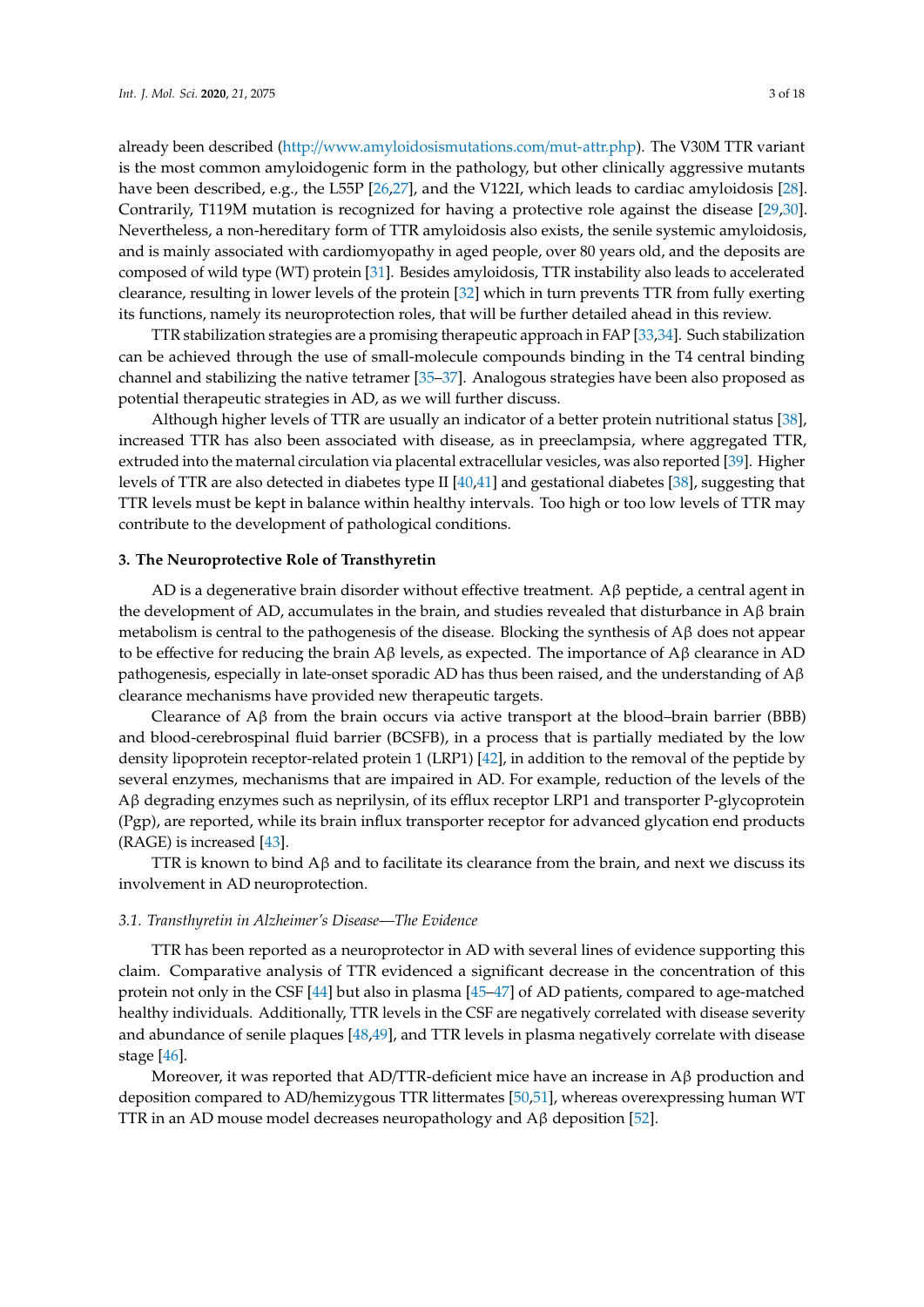In 1993, Wisniewski initially described that Aβ40 fibril formation was inhibited upon incubation with human CSF [\[53\]](#page-13-6). This fact could be associated with the sequestration of  $Aβ$  by extracellular proteins circulating in CSF such as Apolipoprotein E (ApoE) and Apolipoprotein J (ApoJ) [\[53–](#page-13-6)[55\]](#page-13-7). Among several proteins determined as Aβ carriers, Schwarzman and colleagues concluded that TTR was the main protein able to sequester the peptide in the CSF. This was the first evidence implicating TTR in AD, specifically in Aβ transport and its clearance [\[56\]](#page-13-8). The authors proposed the hypothesis of sequestration as a possible explanation for the peptide aggregation and consequent progression of AD. This hypothesis suggested that certain extracellular proteins sequester normally produced Aβ, thereby preventing amyloid formation and its toxicity. Amyloid formation would occur when sequestration failed [\[56](#page-13-8)[–58\]](#page-13-9), which could be related either with an  $\mathbf{A}\beta$  overproduction, a reduction in the levels of sequestering proteins, inability of those proteins to interact with the peptide, deficient clearance mechanisms, or a combination of all the events described above.

In vitro, the protective effect of TTR, namely its modulation in Aβ aggregation and toxicity, was also confirmed. Cultured brain vascular smooth muscle cells, previously isolated from dogs and AD patients were characterized by the presence of intracytoplasmic granules containing Aβ, which were induced by the presence of ApoE. TTR was able to rescue the cells from this accumulation, and positive Thioflavin-S (Th-S) staining, initially observed, was no longer detected [\[59\]](#page-13-10).

In spite of the contradictory literature, Shirahama and colleagues and Stein and co-workers reported the presence of TTR within plaques [\[60](#page-13-11)[,61\]](#page-13-12); as a consequence, an in vivo interaction between those molecules was considered and its biological relevance was studied. In fact, some transgenic animal models have been generated and the impact of TTR in  $\mathbf{A}\beta$  aggregation and its toxicity determined. As an example, Link and colleagues produced a *Caenorhabditis elegans* highly expressing Aβ42 in muscle cells that triggered amyloid deposition positive for Th-S staining. To determine whether TTR expression would inhibit the peptide aggregation, double transgenic strains for  $A\beta$  and TTR were generated and results suggested a reduction in the number of positive Th-S deposits [\[62\]](#page-13-13). Similar studies have been performed with mouse models and the majority suggested and confirmed a protective role for TTR. Stein and Johnson evaluated gene expression profiles in hippocampus and cerebellum of 6-month-old AD transgenic mice Tg 2576, which overexpressed a mutant form of the amyloid precursor protein (APP) yielding high Aβ levels in the brain. Results indicated that, compared with age-matched controls, levels of TTR and other proteins important for certain survival pathways were increased, and this could explain the slow progression and lack of some important hallmarks of AD pathology that characterize this model [\[63\]](#page-13-14). However, controversy arose since TTR mRNA was never observed in the human hippocampus but only in the choroid plexus and the meninges of the brain. Nevertheless, chronic infusion of an antibody against TTR into the hippocampus of these mice resulted in increased Aβ levels and tau phosphorylation, neuronal loss, and apoptosis. The authors suggested that the soluble  $\alpha$ -secretase cleaved APP fragment, sAPP $\alpha$ , increases the expression of protective genes, such as TTR, that in turn confer neuroprotection [\[61\]](#page-13-12).

Regarding the characterization of the TTR/ $\beta$ , Costa and colleagues demonstrated that TTR is able to interact with monomeric soluble Aβ, as well as oligomers and fibrils, with similar binding affinities. Besides neutralizing Aβ toxicity, TTR inhibited oligomerization and promoted fibril disruption [\[64](#page-13-15)[,65\]](#page-13-16). Recent data suggest that TTR interferes with Aβ by redirecting oligomeric nuclei into non-amyloid aggregates [\[66\]](#page-14-0), probably affecting both the clearance rate and the population of cytotoxic Aβ assemblies. Very recently, Ghadami and co-workers showed that TTR exerts its protective role by binding of TTR to the Aβ oligomers thus inhibiting primary and secondary nucleation processes, resulting in the inhibition of toxicity of Aβ oligomers and preventing fibril growth [\[67\]](#page-14-1).

The effect of TTR mutations in TTR binding to  $A\beta$  has also been investigated. Schwarzman and co-workers synthesized approximately 40 recombinant amyloidogenic/non amyloidogenic mutated TTRs and, by applying several in vitro techniques, they were able to demonstrate that TTR variants bound differently to Aβ. TTR E42G and L55P, strong amyloidogenic variants, were the only ones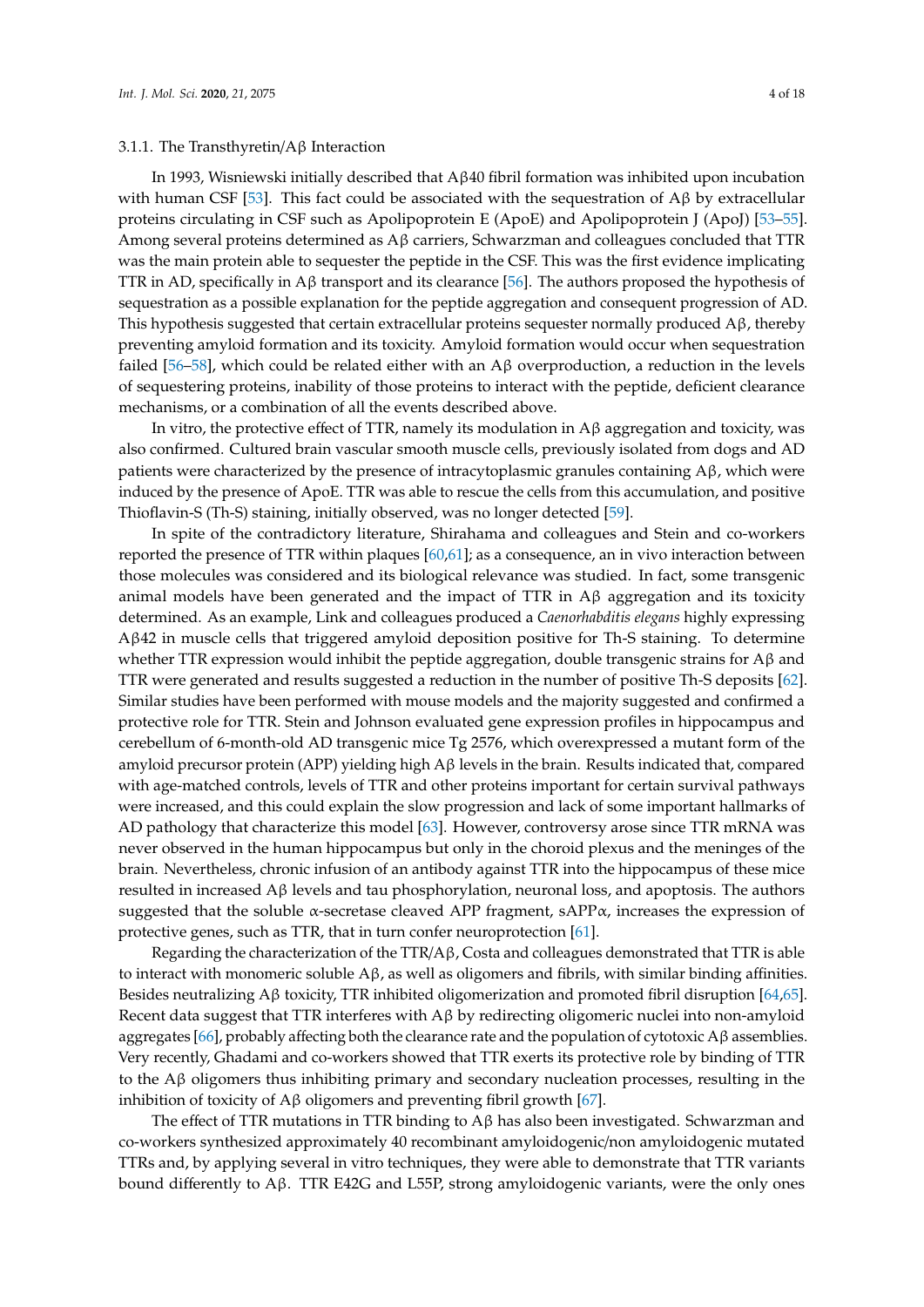that completely failed to bind the peptide [\[58\]](#page-13-9). Costa and co-workers also used amyloidogenic and non-amyloidogenic TTR variants and obtained the following profile for the strength of the interaction of TTR variants with soluble A $\beta$  peptide: T1119M > WT > V30M  $\geq$  Y78F > L55P, indicating that the higher the amyloidogenic potential of TTR, the weaker the interaction with the peptide [\[64\]](#page-13-15). Since the amyloidogenic potential of TTR correlates negatively with its tetrameric stability, those results also indicate that the lower the stability of TTR, the weaker the TTR/A $\beta$  interaction. Furthermore, the L55P TTR variant also could not prevent  $A\beta$  toxicity in culture, confirming that one of the aims of the TTR/Aβ interaction is to prevent the noxious effects of the peptide [\[68\]](#page-14-2). These observations also imply that the TTR species needed for this interaction is the tetramer. In support of this idea, it has been shown that genetic stabilization of TTR through the presence of the T119M allele which renders a more stable tetramer, is associated with decreased risk of cerebrovascular disease and with increased life expectancy in the general population [\[69\]](#page-14-3), further demonstrating the importance of the TTR tetramer in the protein biological activity.

However, in the context of TTR neuroprotection in AD, there is no consensus on the TTR species that provides the best effect. Whether TTR instability demonstrated in AD [\[46](#page-12-16)[,70\]](#page-14-4) is a negative consequence or is a protective mechanism to deal with the excess of Aβ remains unresolved. In fact, and in opposition to what was described above, some authors reported that a kinetically stable monomeric variant of TTR (M-TTR) binds strongly to  $A\beta$  and is stronger at avoiding its aggregation and toxicity than the TTR tetramer [\[71–](#page-14-5)[73\]](#page-14-6). Moreover, M-TTR protected neuroblastoma cells and rat primary neurons against oligomeric Aβ induced toxicity to a greater extent than tetrameric TTR [\[74\]](#page-14-7). According to some data, the formation of  $A\beta$  fibrils is suppressed in the presence of sub-stoichiometric amounts of M-TTR. Nevertheless, sub-stoichiometric levels of M-TTR are not good aggregation inhibitors. Instead, they co-aggregate with  $\Delta\beta$  to promote the formation of large, non-fibrillar, insoluble micron scale deposits. Based on fluorescence correlation spectroscopy measurements, it was found that M-TTR does not interact with monomeric  $\beta$ β. Two-color coincidence analysis of the fluorescence bursts of Aβ and M-TTR labeled with different fluorophores shows that M-TTR co-assembles with soluble  $\Lambda\beta$  aggregates and this appears to drive the co- aggregation into amorphous precipitates [\[75\]](#page-14-8).

Data on the structural nature of the TTR/Aβ interaction was initially obtained from computer-assisted modelling [\[56\]](#page-13-8). The model predicts the existence of an  $\Lambda$ β binding domain on the surface of each TTR monomer. Other studies by the same group reported that residues 30-60, especially the 38-42 region of TTR are the key structure of the binding domain to Aβ [\[57](#page-13-17)[,76\]](#page-14-9). Further studies identified TTR residues in the strands A and G, in or near the hydrophobic T4-binding site, as involved in TTR/A $\beta$  interaction. The involvement of the EF helix and loop, which is highly solvent exposed and prone to conformational changes, was also detected [\[73](#page-14-6)[,77\]](#page-14-10). Another study, using structural and computational approaches, has shown that binding of the  $\Lambda\beta$  peptide is likely to occur on the surface of the protein, and that the EF helix and the loop may play an important role in this interaction. Further, this study found that the Aβ(12–28) is the main recognition element of the Aβ interacting with TTR [\[78\]](#page-14-11).

#### 3.1.2. Mechanisms Involved in Transthyretin Neuroprotection in Alzheimer's Disease

In vitro and in vivo studies suggest a direct interaction between TTR and  $A\beta$  peptide, as already discussed, resulting in the inhibition of Aβ aggregation, fibril disruption or both, and thus, in this view, TTR is a carrier protein.

In the last past years, increased evidence indicates that oligomeric species of  $\mathbf{A}\beta$  formed in the aggregation process are more toxic than mature fibrils [\[79\]](#page-14-12). Several reports have shown that such oligomeric intermediate might also be modulated by interactions with molecular chaperone proteins [\[80\]](#page-14-13). These molecular chaperones can be therapeutic agents targeting such toxic species and are an exciting therapeutic target in neurodegenerative diseases. The aggregation process is highly complex and for this reason, the elucidation of the mechanism by which  $\mathbf{A}\beta$  aggregates is very challenging. In recent years, the scientific community has focused on kinetic approaches to identify the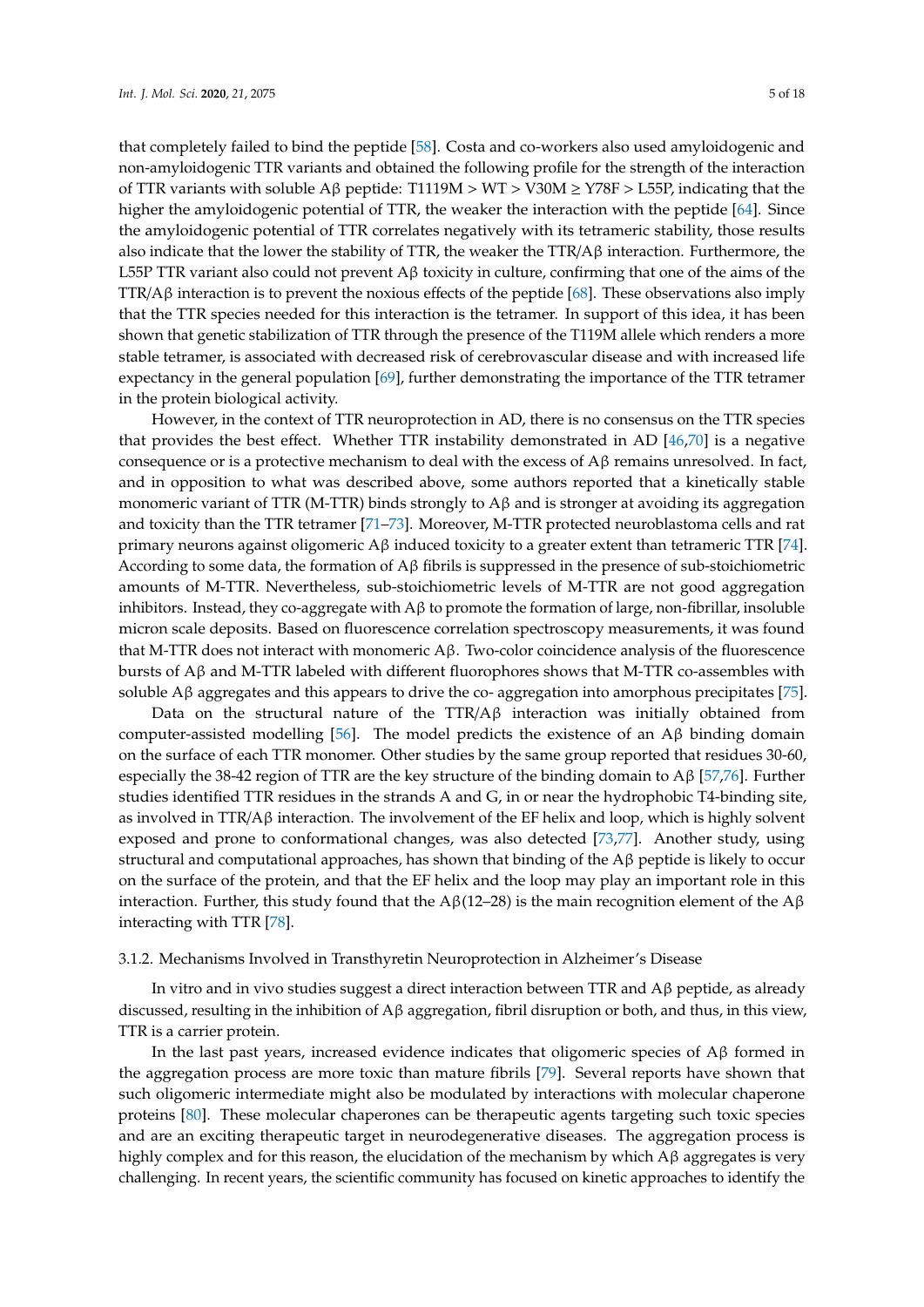mechanisms at molecular level of these chaperoning effects, trying to identify the species targeted by chaperones and to elucidate the steps inhibited at microscopic level. Understanding the aggregation process is therefore one important step towards therapy and diagnosis of the disease. The molecular aggregation mechanisms generating amyloid fibrils can be divided into nucleation (i.e., fibril-forming, events that modify the total number of aggregates) and growth mechanisms (events that lead to an increase in aggregate mass). The events of nucleation can be further classified as primary and secondary processes through consideration of whether they depend on the aggregate population.

Using these kinetic analyses, Cohen and colleagues have shown that a molecular chaperone, a human BRICHOS domain, delayed toxicity in brain mouse tissue [\[80\]](#page-14-13). The Bri2 protein is produced in the central nervous system, in the same cells as the  $A\beta$  precursor protein, APP, and colocalizes with senile plaques, interacts with  $A\beta$  in neurons, and increased amounts of different Bri2 forms have been found in human AD brains [\[81](#page-14-14)[,82\]](#page-14-15). Interestingly, other researchers have found that the BRICHOS domain from the Bri2 chaperone is BBB permeable, reaching the brain parenchyma after peripheral administration [\[83\]](#page-14-16). A single point mutation of Bri2 BRICHOS, the mutant R221E, forms stable monomers and selectively blocks a main source of toxic species during Aβ42 aggregation. By reprogramming an endogenous chaperone, these authors have increased the chaperone activity [\[84\]](#page-15-0).

Several studies revealed that disturbance in  $A\beta$  metabolism in the brain is central to the pathogenesis of the disease. In 2016, Alemi and colleagues in a transwell system showed that Aβ brain efflux, at the BBB has the participation of TTR. Using the human cerebral microvascular endothelial cell line (hCMEC/D3) as the BBB model, authors showed that TTR added to the brain side, but not TTR added to the blood side, increased brain-to-blood permeability of hCMEC/D3 cells to Aβ. This suggests a direct interaction between TTR and Aβ peptide, probably transporting it to its receptor at the membrane. Moreover, the researchers demonstrated that TTR is capable of crossing BBB from the brain to the blood but not in the opposite direction, which indicates that the protein participates in the removal of the peptide from the brain, but cannot be responsible for its entry back [\[85\]](#page-15-1).

Additionally, other mechanisms involving TTR in AD have been disclosed. TTR has been described as a cryptic protease with metallopeptidase activity [\[86\]](#page-15-2). In vitro, the proteolytically active form of TTR is able to cleave  $\mathbf{A}\beta$  peptides as well as their aggregates. The resulting peptides show lower amyloidogenic potential than that of the full-length peptide [\[65](#page-13-16)[,87\]](#page-15-3). Nevertheless, it is necessary to determine whether this proteolytic activity is relevant for neuroprotection in vivo. Although choroid plexus is commonly credited as the only source of TTR in the CNS, it has been reported, in recent years, that hippocampal and cortical neurons are able to produce the protein [\[88](#page-15-4)[,89\]](#page-15-5), although mostly corresponding to in vitro approaches. A neuroblastoma cell line overexpressing the APP intracellular domain (AICD), evidenced that TTR is epigenetically regulated by this fragment in the brain. As a result, there is an increase in TTR expression accompanied by a decrease in Aβ levels [\[89\]](#page-15-5). This discovery suggests possibilities for selective manipulation of TTR gene expression in neuronal cells. As authors discuss, dependence of amyloid clearance proteins on histone deacetylases (HDAC) and the ability HDAC inhibitors to upregulate their expression in the brain opens new avenues for developing preventive strategies in AD [\[90,](#page-15-6)[91\]](#page-15-7). Additionally, it is reported that TTR binds to the CTF $\beta$ fragment, a product of AICD fragment, preventing γ-secretase from cleaving and releasing Aβ peptide. This binding reduces levels of  $A\beta$  secretion, thus suggesting that TTR regulates the metabolism of APP [\[92\]](#page-15-8). Another study described that the expression of TTR in the hippocampus, in primary murine hippocampal neurons, and a SH-SY5Y neuroblastoma cell line is significantly enhanced by the heat shock factor 1 (HSF1) [\[93\]](#page-15-9).

#### 3.1.3. Importance of Transthyretin Stability in Alzheimer's Disease

In AD, early alterations in TTR are observed. Subjects with mild cognitive impairment (MCI) present lower levels of the protein which continue to decrease with disease progression [\[46\]](#page-12-16). Although the underlying reason for this is not fully established, it has been hypothesized that it is a consequence of TTR tetrameric instability, suggesting that TTR is required to be in the tetramer form for an optimal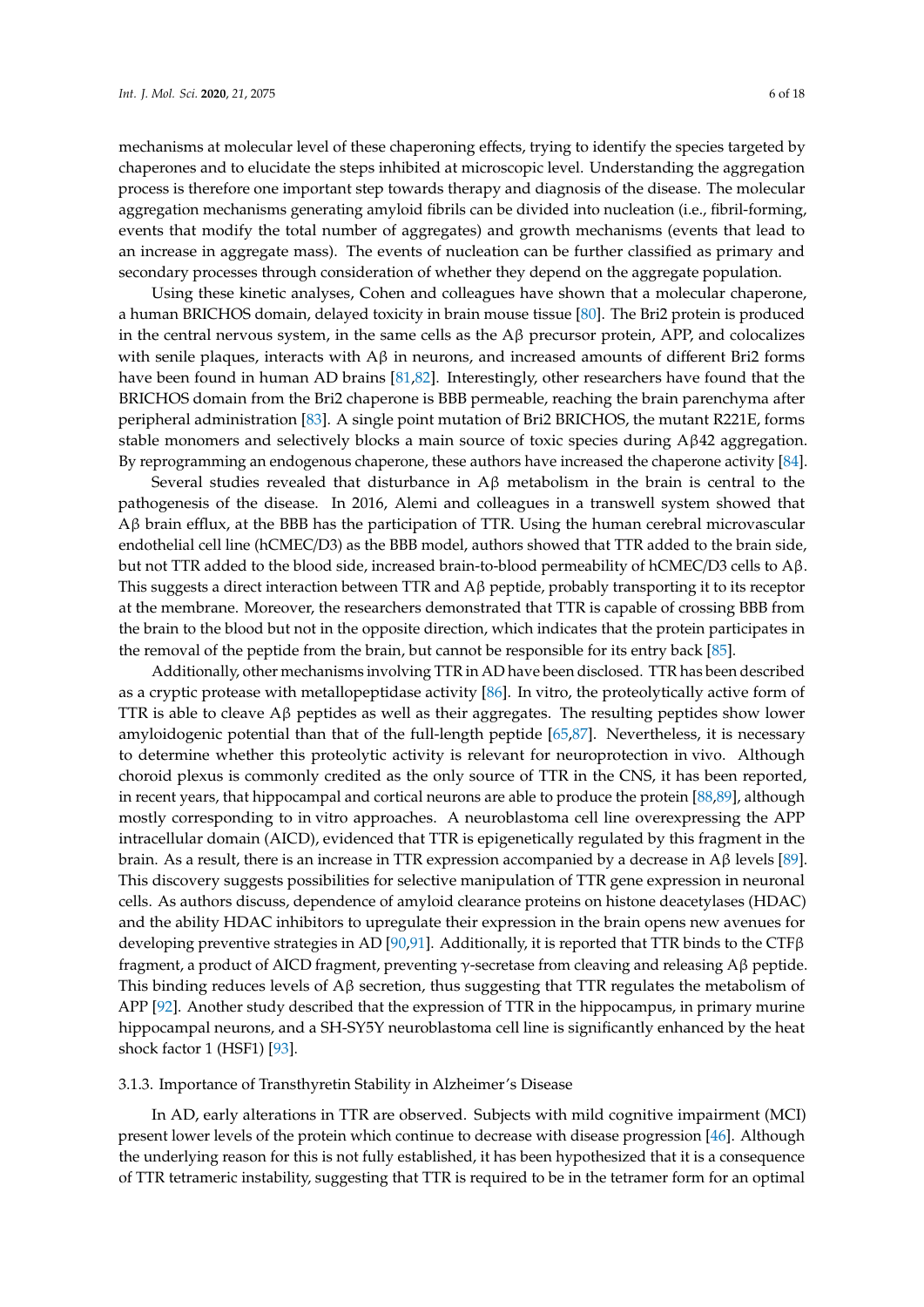binding to  $A\beta$ . This stability of the tetramer is important since TTR variants more prone to dissociate into altered monomers show a fast clearance, resulting in lower plasma concentration, in FAP [\[32\]](#page-12-3). A screening for TTR mutations in AD subjects was performed several years ago and the results failed to detect mutations in the TTR gene, suggesting that the influence in the sequestration of  $A\beta$  is not affected by TTR mutations [\[94\]](#page-15-10). Two other studies found an association of TTR variants in AD patients [\[95](#page-15-11)[,96\]](#page-15-12), including rare genetic variants in the Han Chinese population [\[95\]](#page-15-11). Nevertheless, the association is not yet established and further studies are needed to confirm if variability in the TTR gene does play a major role in AD. Destabilization of TTR may result from other events such as acidification of the medium, failure of the folding system, or interaction with various components such as metal ions and carbohydrates. Accordingly, plasma TTR from AD patients showed decreased ability to bind T4 [\[46\]](#page-12-16) and decreased folded/monomeric ratios [\[70\]](#page-14-4). Thus, it is hypothesized that, in AD, TTR is destabilized and consequently is more quickly cleared, resulting in the reported lower concentration levels. The loss in TTR tetrameric structure decreases Aβ affinity and therefore does not allow TTR to exert its protective effect in AD. These lines of evidence also led to the hypothesis that TTR stabilization would restore its clearance and levels, and consequently, its ability to bind properly to  $A\beta$  and to protect in AD [\[68\]](#page-14-2). Finally, it is important to refer to the fact that TTR expression, in the choroid plexus and in the liver, is regulated by 17beta-estradiol [\[97,](#page-15-13)[98\]](#page-15-14). It is reported that the age-adjusted AD incidence is higher in women compared with men, mainly in advanced ages and it has been suggested that estrogens may play a relevant role in this process [\[99\]](#page-15-15), hence, estrogens decreased levels observed in AD women [\[46\]](#page-12-16) may also contribute to the decline in TTR concentration, in AD.

#### *3.2. Transthyretin as Therapeutic Target in Alzheimer's Disease*

TTR is the major Aβ binding protein in CSF, while albumin binds most of the Aβ in plasma. Plasma Aβ may represent a somatic pool of the peptide in dynamic equilibrium with its brain sources that may facilitate a net efflux from brain to plasma. The Alzheimer Management by Albumin Replacement (https://[clinicaltrials.gov](https://clinicaltrials.gov/ct2/show/NCT01561053)/ct2/show/NCT01561053) clinical trial was designed to evaluate the efficacy and safety of short-term plasma exchange followed by long-term plasmapheresis with infusion of human albumin. Results show the reduction in disease progression in patients with mild to moderate AD [\[100\]](#page-15-16). These results open a new avenue with albumin as disease-modifying AD therapeutic.

Concerning TTR, compounds such as iododiflunisal (IDIF), resveratrol, dinitrophenol, 2-[(3,5-dichlorophenyl)amino]benzoic acid, and 2-[(3,5-difluorophenyl)amino]benzoic acid, bind in the T4 binding channel and have been reported to behave as TTR tetrameric stabilizers, thus strengthening the TTR/Aβ interaction [\[68,](#page-14-2)[101\]](#page-15-17). Hence, chemical stabilization of TTR has been proposed as a therapeutic avenue in AD. Interestingly, in the model put forward by Gimeno and co-workers, the stabilizer IDIF was capable of binding to TTR at the central pocket without affecting  $\beta \beta$  peptide binding [\[78\]](#page-14-11).

In a revealing experiment, and using an AD transgenic mouse model with TTR genetic reduction (AD/TTR+/-), it was reported that IDIF administration resulted in decreased amyloid burden and total Aβ brain levels, and in the improved cognitive function of the animals [\[102\]](#page-15-18). Importantly, recent data showed that the TTR/IDIF complex exhibits improved BBB permeability, as compared to TTR and IDIF alone [\[103\]](#page-16-0), providing higher Aβ sequestering capacity, and adding to the therapeutic potential of TTR in AD. In a different work, administration of resveratrol, to the AD/TTR+/- mouse model, also produced decreased brain A $\beta$  burden and raised plasma TTR concentrations [\[104\]](#page-16-1), confirming the stabilization hypothesis, whereas administration of resveratrol to a different AD mouse model, although not inducing decreased plaque burden, increased TTR protein concentration in the brain [\[105\]](#page-16-2). Nevertheless, resveratrol may protect via different mechanisms as it is reported that this polyphenol promotes intracellular degradation of Aβ via a mechanism that involves the proteasome, while not affecting the production of the peptide [\[106\]](#page-16-3). Cellular studies also indicate that TTR-assisted Aβ transport at the BBB and the liver can be improved by stabilizing TTR, namely with IDIF and resveratrol [\[70\]](#page-14-4).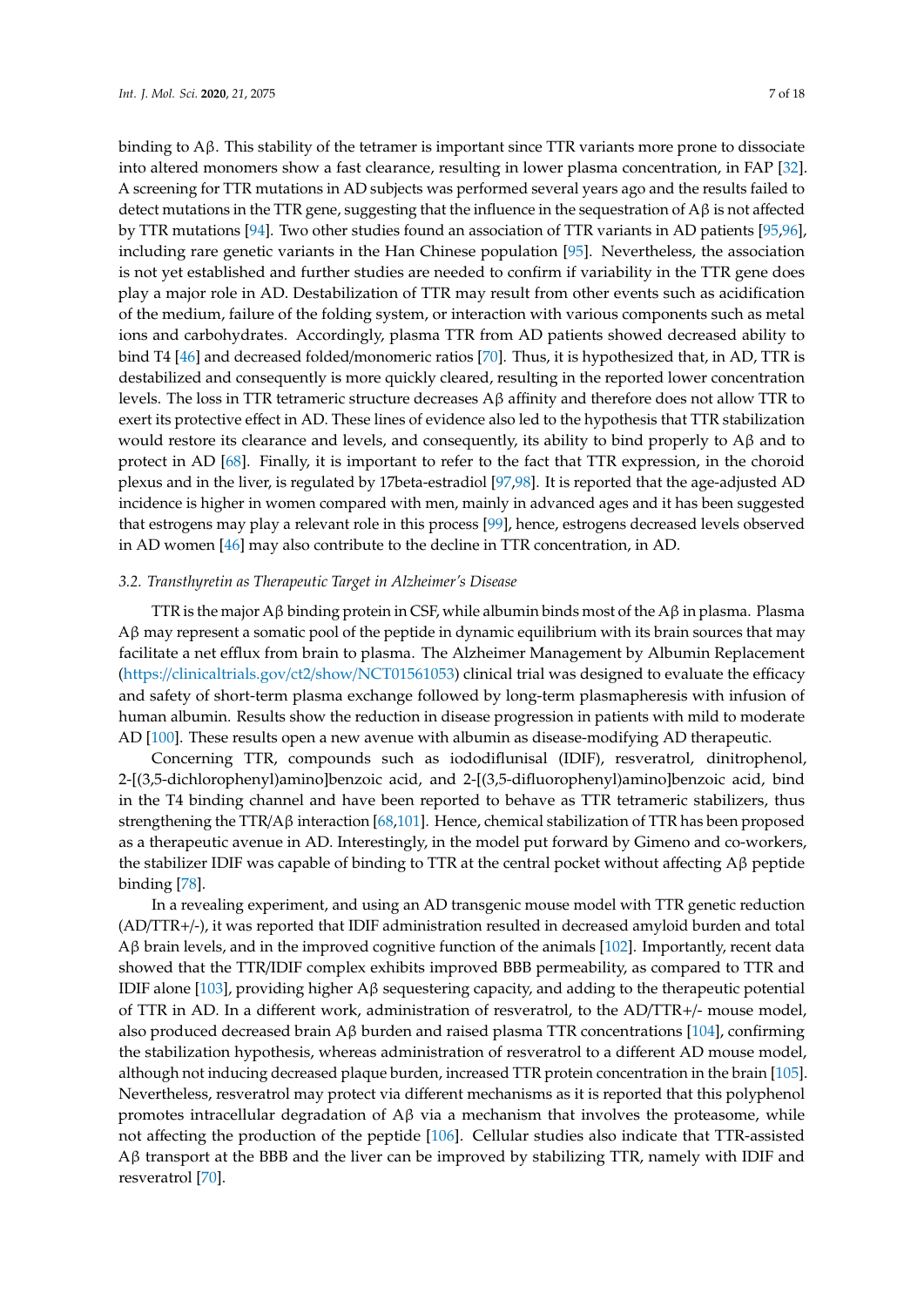Very recently, it has been shown that AD mice with TTR genetic reduction present a thicker basement membrane [\[107\]](#page-16-4), a feature characteristic of AD, and probably reflecting vascular alterations thought to occur early, and prior to A $\beta$  deposition, during AD development. Given the current negative view on Aβ-based therapies, TTR stabilization may circumvent this, providing the opportunity for early treatment.

# *3.3. Other Neuroprotective Roles and Newly Discovered Functions of Transthyretin*

# 3.3.1. Transthyretin Protection in the Central and Peripheral Nervous Systems

Several reports attribute neuroprotective roles to TTR, in different contexts, both in the central and in the peripheral nervous systems. In TTR-knock-out (TTR-KO) mice, levels of the neuropeptide Y (NPY), known as an antidepressant neurotransmitter, which also acts on energy homeostasis by increasing white adipose tissue lipoprotein lipase, were shown to be increased [\[108\]](#page-16-5). TTR is also able to cleave amidated NPY [\[109\]](#page-16-6), probably contributing to the increased NPY levels reported in TTR-TTR-KO [\[108\]](#page-16-5).

Furthermore, it has also been described that TTR-KO mice present memory impairment compared with wild type animals [\[110\]](#page-16-7), indicating that the absence of TTR accelerates cognitive deficits usually associated with aging.

In addition, it was demonstrated that TTR acts as an enhancer of nerve regeneration, following the observation that TTR-KO mice have decreased ability to regenerate from a sciatic crushed nerve [\[111\]](#page-16-8). Later, the same authors showed that the absence of TTR leads to impaired retrograde transport and decreased axonal growth, and also that the effect of TTR in neurite outgrowth and nerve regeneration is mediated by megalin-dependent internalization [\[112\]](#page-16-9). Interestingly, in vitro, the proteolytic activity of TTR is important for the capacity of TTR to promote neurite outgrowth [\[109\]](#page-16-6).

A relationship between TTR and ischemia has also been established. Santos and co-workers proposed that in a compromised heat-shock response, CSF TTR contributes to control neuronal cell death, edema, and inflammation, influencing the survival of endangered neurons [\[113\]](#page-16-10) via megalin [\[114\]](#page-16-11).

The involvement of TTR against  $A\beta$  aggregation and toxicity in the context of Alzheimer's disease is now well established and future efforts to exploit the role of TTR as therapeutic tool are expected.

# 3.3.2. Transthyretin as a Gene Regulator

TTR was described as being involved in the regulation of insulin-like growth factor I (IGF-I) receptor in the hippocampus. TTR is able to increase IGF-I receptor levels, demonstrated in null and wild-type mice and in vitro-cultured cells [\[115\]](#page-16-12). Subsequently, it was found that TTR has a synergistic action with IGF-I over the IGF-I receptor, activating the Akt pathway, which is a specific IGF-I receptor signaling pathway [\[116\]](#page-16-13).

The clearance of Aβ from the brain to the periphery through the BBB is mediated mainly by LRP1 [\[117\]](#page-16-14), being also one of the main A $\beta$  receptors in the liver [\[118\]](#page-16-15). Alemi and colleagues showed that, in mice brains and livers, LRP1 is decreased in TTR −/− compared to TTR +/+. In vivo, LRP1 expression was higher in hCMEC/D3 cells, a model for the BBB, and in a hepatoma cell line, HepG2, in the presence of TTR. These results suggest a possible role of TTR in the modulation of this receptor [\[85\]](#page-15-1).

GABA receptors,  $GABA_A$ -Rs and  $GABA_B$ -Rs, are activated by  $GABA$  ( $\gamma$ -aminobutyric acid) and play an important role in brain development and synchronization of the neural network activity. A deficit in  $GABA_A-RS$  leads to a lack in neurotransmission and is involved in epilepsy, anxiety, depression, schizophrenia, and autism, since these receptors are located on synaptic and extrasynaptic membrane.

Very recently, Zhou and colleagues studied the interplay between TTR and the  $\delta$  subunit of GABA<sub>A</sub> receptors, and demonstrated that TTR interacts with  $\delta$ -GABA<sub>A</sub>-Rs, regulating their expression and function [\[119\]](#page-16-16). In this work, a monomeric mutant of TTR failed to produce the same effect, highlighting that this newly discovered function is dependent on the presence of the native TTR tetramer.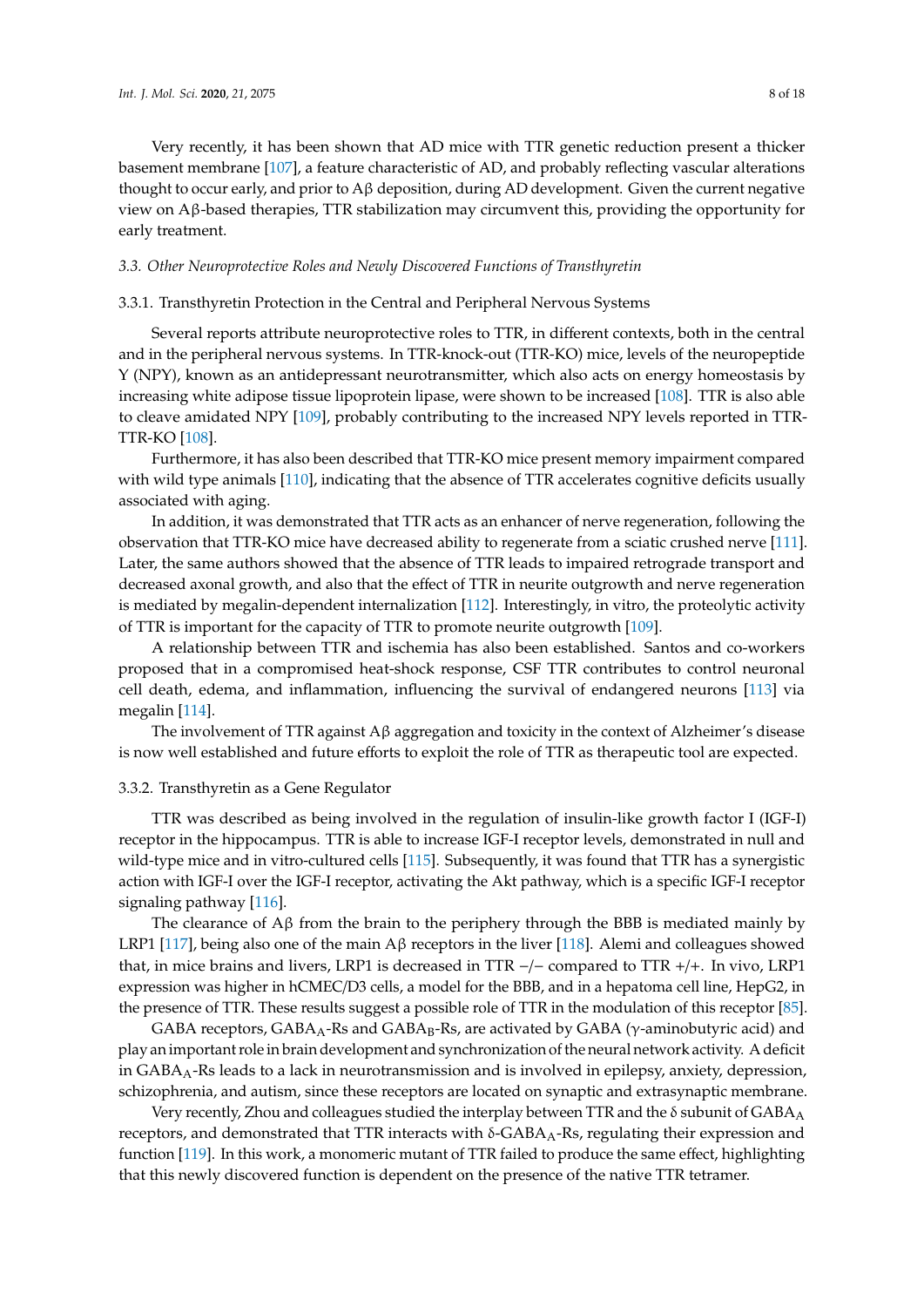#### 3.3.3. Transthyretin and Angiogenesis

Angiogenesis, the process by which new vessels are formed, is a highly regulated event involving degradation of the basement membrane of existent vessels, migration and proliferation of the endothelial cells (ECs), and maturation of the new vessels. In opposition to conditions as cancer in which angiogenic stimulus becomes excessive, in neurodegeneration the angiogenic signal is insufficient, causing EC dysfunction, vessel malformation or regression, or preventing revascularization [\[120\]](#page-16-17). The basement membrane of brain vessels is thicker in AD [\[121\]](#page-16-18) and as it occurs before  $A\beta$  deposition, it is speculated that it functions as a physical barrier to  $\beta$  clearance across the BBB.

Previous work has implicated TTR in angiogenesis, but the pathways involved are far from being unraveled. A study has compared the expression of angiopoietin-2 (Ang-2) and vascular endothelial growth factor (VEGF) receptors 1 and 2, that are recognized as pro-angiogenic genes, using WT TTR and the most common TTR mutation, V30M, in human umbilical vein endothelial cells (HUVECs). Authors showed that the V30M mutation downregulated the expression of the genes under study, as compared to WT TTR. Beside this, WT TTR promoted more cell migration and survival relative to the TTR mutant [\[122\]](#page-16-19). However, this study did not analyze the effect of WT TTR per se; instead, the work studied a possible toxic effect of the V30M variant, concluding that it impacts angiogenesis, by inducing apoptosis.

In a different study, Shao and colleagues found several key genes involved in angiogenesis modulated by TTR in human retinal microvascular endothelial cells (hRECs) cultured with TTR in natural and simulated diabetic retinopathy (DR) environments (hyperglycemia and hypoxia). The levels of expression of these genes varied according to the environment in which the cells were inserted. It was also observed that TTR led to the repression of cell growth, migration, and tube formation in a DR environment. Conversely, in low glucose conditions these features were enhanced by TTR [\[123\]](#page-16-20). Lately, the same authors also observed that TTR, in a DR environment, represses the formation of new vessels by inducing cell apoptosis through a GRP78-dependent pathway [\[124\]](#page-17-0). Taking into account that TTR may be increased in diabetes type II, this protein might have inhibitory functions under hyperglycemic conditions, from the early stage of DR [\[40](#page-12-10)[,41\]](#page-12-11).

TTR has also been consistently referred in tumor research as a differentially expressed gene or protein. However, the processes in which TTR is involved were not precisely addressed. Recently, it has been reported that TTR levels were highly increased in human serum of lung cancer patients. TTR concentration was also enhanced in the serum, bronchoalveolar lavage fluid, alveolar type II epithelial cells, and alveolar myeloid cells of the CCSPrtTA/(tetO)7-Stat3C lung tumor mouse model.

Blood vessels participate in the regulation of inflammatory and tumorigenic processes through controlling cell migration, vessel permeability, and cell infiltration into organs. TTR demonstrated a great influence on a wide spectrum of endothelial cell functions stimulating proliferation and tube formation. Endothelial cell permeability and migration was also enhanced in the presence of TTR, contributing to the suppression of T cell proliferation [\[125\]](#page-17-1). Thus, participation in angiogenesis may be an underlying mechanism of TTR action.

However, TTR angiogenic potential has never been tested in vivo, nor in brain-related processes or disorders. Results obtained using the AD triple transgenic mouse model (3xTg-AD) showed increased Aβ 42 isoform in the choroid plexus and reduction of TTR expression. Those animals also presented thickening of the epithelial basal membrane and greater collagen IV deposition in capillaries in choroid plexus [\[126\]](#page-17-2). Using the AβPPswe/PS1A246E AD mouse model [\[51\]](#page-13-4), established in different TTR genetic backgrounds, the thickness of the basement membrane was investigated in brain microvessels by evaluation of the collagen IV contents. As results showed, AD mice carrying only one copy of the TTR gene and AD animals without TTR, presented a thicker basement membrane, a feature characteristic of AD, when compared to mice carrying both copies of the TTR gene [\[107\]](#page-16-4). As vascular alterations such as thickening of the basement membrane occur early in AD, and prior to  $A\beta$  deposition, during AD development, targeting TTR may provide the opportunity for early treatment.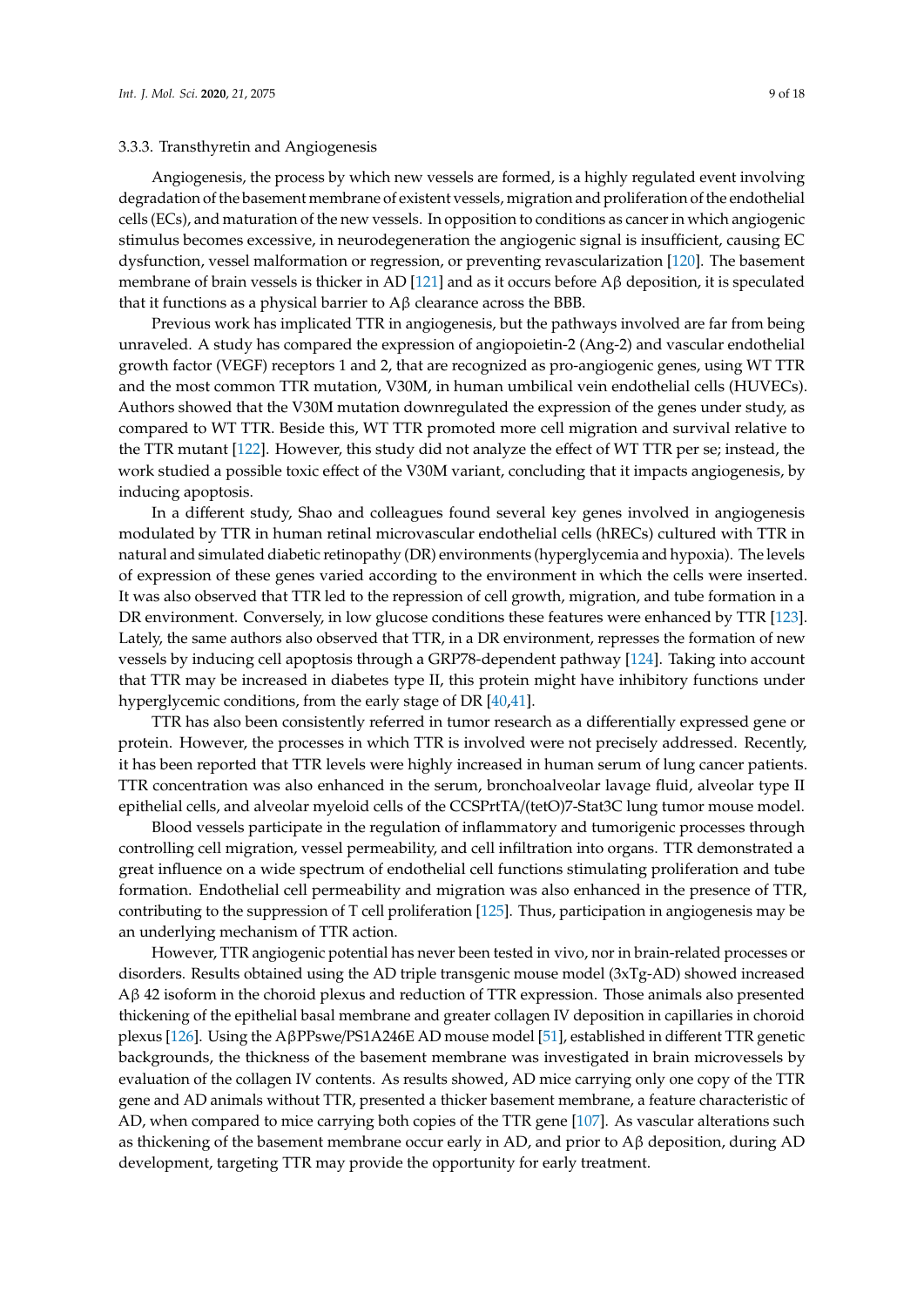#### **4. Conclusions**

TTR, involved in the transport of thyroid hormones and retinol, was proposed as a protective protein in AD in the mid-90s, when Schwarzman and colleagues described this protein as the major Aβ binding protein in CSF. Growing evidence also suggests a wider role for TTR in CNS neuroprotection, including in ischemia, regeneration, and memory. **4. Conclusions**

AD, the most common form of dementia, predicted to affect over 100 million all over the world by 2050, is a neurodegenerative and irreversible disorder that affects the brain, and that slowly destroys memory and thinking skills. Drug discovery and development in AD is very challenging and although there are 132 new molecular entities in clinical trials, up to date there are no approved disease-modifying drugs for AD. New approaches are urgently needed.  $p_r$  is a heurouegenerative and in eversione disorder that anects the brain, and that

The current view on AD regarding how A $\beta$  should be tackled indicates that clearance of the peptide is a critical step to control its brain levels. Unfortunately, several of the A $\beta$  clearance mechanisms are impaired in AD, such as reduced levels of its degrading enzymes and efflux receptors, and increased levels of its brain influx receptor. Restoring the levels of these proteins, namely of LRP1, is usually studied via gene delivery, which is complex and raises safety issues. Immunotherapy based strategies have also failed, so far. and although the control to better the clinical trials, up to clinical trials, up to data the non-

The discovery that TTR stabilization, through the use of small-molecule compounds, enhances the TTR/A $\beta$  interaction, opened a new avenue that relies on the recovery of TTR activity, without affecting gene expression. Figure 1 presents a schematic overview of the TTR neuroprotection in AD. Interestingly, TTR also regulates LRP1 levels, thus TTR promotes Aβ clearance at the BBB, directly, by assisting its elimination, and indirectly, by increasing the levels of the main Aβ efflux receptor, adding to the interest of using this protein as a therapeutic target in AD. However, the participation of TTR at the other brain barrier, the BCSFB, has not been investigated, yet. This and other studies to further dissect the underlying mechanisms of TTR neuroprotection and to design TTR-based AD therapeutic strategies, are still necessary. The underlying mechanisms of  $\mathcal{L}$  $\gamma$ Therapy also failed strategies  $\gamma$  $\alpha$  because of using the interest of using the interesting term in  $\alpha$  the participation of  $\alpha$ . However, the participation of  $\alpha$ 

<span id="page-9-0"></span>

**Figure 1.** Schematic representation of the involvement of transthyretin (TTR) in neuroprotection in **Figure 1.** Schematic representation of the involvement of transthyretin (TTR) in neuroprotection in Alzheimer's disease (AD), highlighting the different mechanisms involved. Alzheimer's disease (AD), highlighting the different mechanisms involved.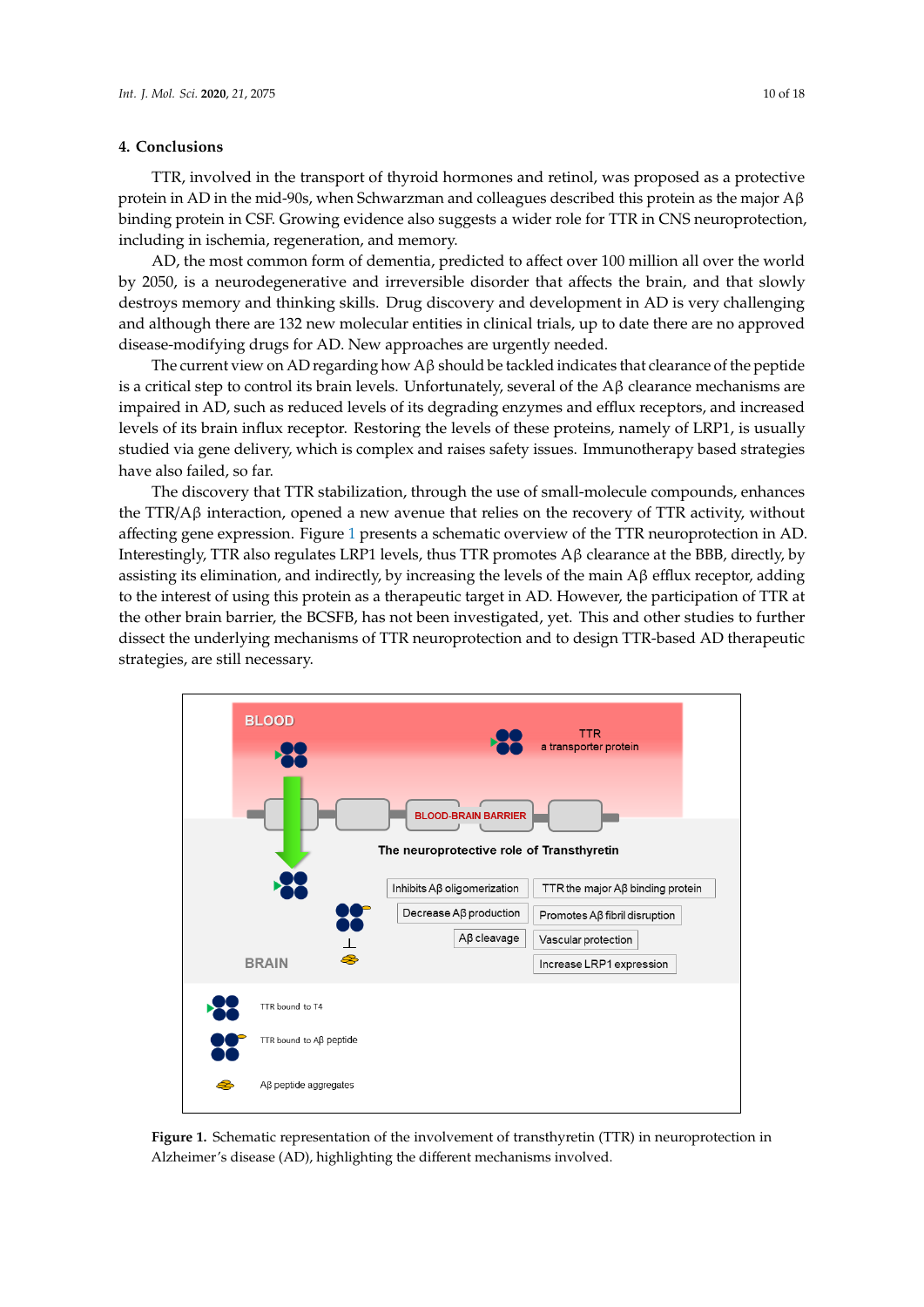In summary, this review presents the state of current research showing the neuroprotective role of TTR in AD together with its proposed mechanism of action. It also describes the TTR/A $\beta$  complex as a possible new target for AD, and the recent research on molecules that enhance this protein–protein interaction. Additional pharmacological, drug discovery and structural biology research will be needed to validate TTR/A $\beta$  as a target for AD, and to move active molecules addressing this target in preclinical assays towards clinical trials for AD patients.

**Author Contributions:** All authors wrote and reviewed the article. All authors have read and agreed to the published version of the manuscript.

**Funding:** The group from i3S acknowledges for funding through a grant from Norte2020, Portugal (Norte-01-0145FEDER-000008- Porto Neurosciences), and Fundação Millennium bcp. The group at CIC biomaGUNE acknowledges the Spanish Ministry of Economy and Competitiveness, grant number CTQ2017-87637-R.

**Conflicts of Interest:** The authors declare no conflict of interest.

# **Abbreviations**

| TTR        | Transthyretin                                      |
|------------|----------------------------------------------------|
| RBP        | Retinol-binding protein                            |
| FAP        | Familial amyloid polyneuropathy                    |
| AD         | Alzheimer's disease                                |
| <b>CNS</b> | Central nervous system                             |
| Aβ         | $\beta$ -amyloid peptide                           |
| T4         | Thyroxine                                          |
| CSF        | Cerebrospinal fluid                                |
| WТ         | Wild type                                          |
| Th-S       | Thioflavin-S                                       |
| APP        | Amyloid precursor protein                          |
| ApoE       | Apolipoprotein E                                   |
| ApoJ       | Apolipoprotein J                                   |
| M-TTR      | Monomeric variant of TTR                           |
| IDIF       | Iododiflunisal                                     |
| NPY        | Neuropeptide Y                                     |
| IGF-1      | Insulin-like growth factor 1                       |
| LRP1       | Low-density lipoprotein receptor-related protein 1 |
| ЕC         | Endothelial cell                                   |
| BBB        | Blood-brain barrier                                |
| VEGF       | Vascular endothelial growth factor                 |
|            | HUVECs Human umbilical vein endothelial cells      |
| Ang-2      | Angiopoietin 2                                     |
| DR         | Diabetic retinopathy                               |
|            |                                                    |

hRECs Human retinal endothelial cells

# **References**

- <span id="page-10-0"></span>1. Soprano, D.R.; Herbert, J.; Soprano, K.J.; Schon, E.A.; Goodman, D.S. Demonstration of transthyretin mRNA in the brain and other extrahepatic tissues in the rat. *J. Biol. Chem.* **1985**, *260*, 11793–11798. [\[PubMed\]](http://www.ncbi.nlm.nih.gov/pubmed/4044580)
- <span id="page-10-1"></span>2. Woeber, K.A.; Ingbar, S.H. The contribution of thyroxine-binding prealbumin to the binding of thyroxine in human serum, as assessed by immunoadsorption. *J. Clin. Investig.* **1968**, *47*, 1710–1721. [\[CrossRef\]](http://dx.doi.org/10.1172/JCI105861) [\[PubMed\]](http://www.ncbi.nlm.nih.gov/pubmed/4968803)
- <span id="page-10-2"></span>3. Goodman, D.W.S. Plasma Retinol-Binding Protein. *Ann. N. Y. Acad. Sci.* **1980**, *348*, 378–390. [\[CrossRef\]](http://dx.doi.org/10.1111/j.1749-6632.1980.tb21314.x) [\[PubMed\]](http://www.ncbi.nlm.nih.gov/pubmed/6994566)
- <span id="page-10-3"></span>4. Andrade, C. A peculiar form of peripheral neuropathy. *Acta Psychiatr. Neurol. Scand.* **1951**, *26*, 251–257. [\[CrossRef\]](http://dx.doi.org/10.1111/j.1600-0447.1951.tb09673.x) [\[PubMed\]](http://www.ncbi.nlm.nih.gov/pubmed/14933165)
- <span id="page-10-4"></span>5. Dobson, C.M.; Knowles, T.P.J.; Vendruscolo, M. The Amyloid Phenomenon and its Significance in Biology and Medicine. *Cold Spring Harb. Perspect. Biol.* **2020**, *12*, a033878. [\[CrossRef\]](http://dx.doi.org/10.1101/cshperspect.a033878)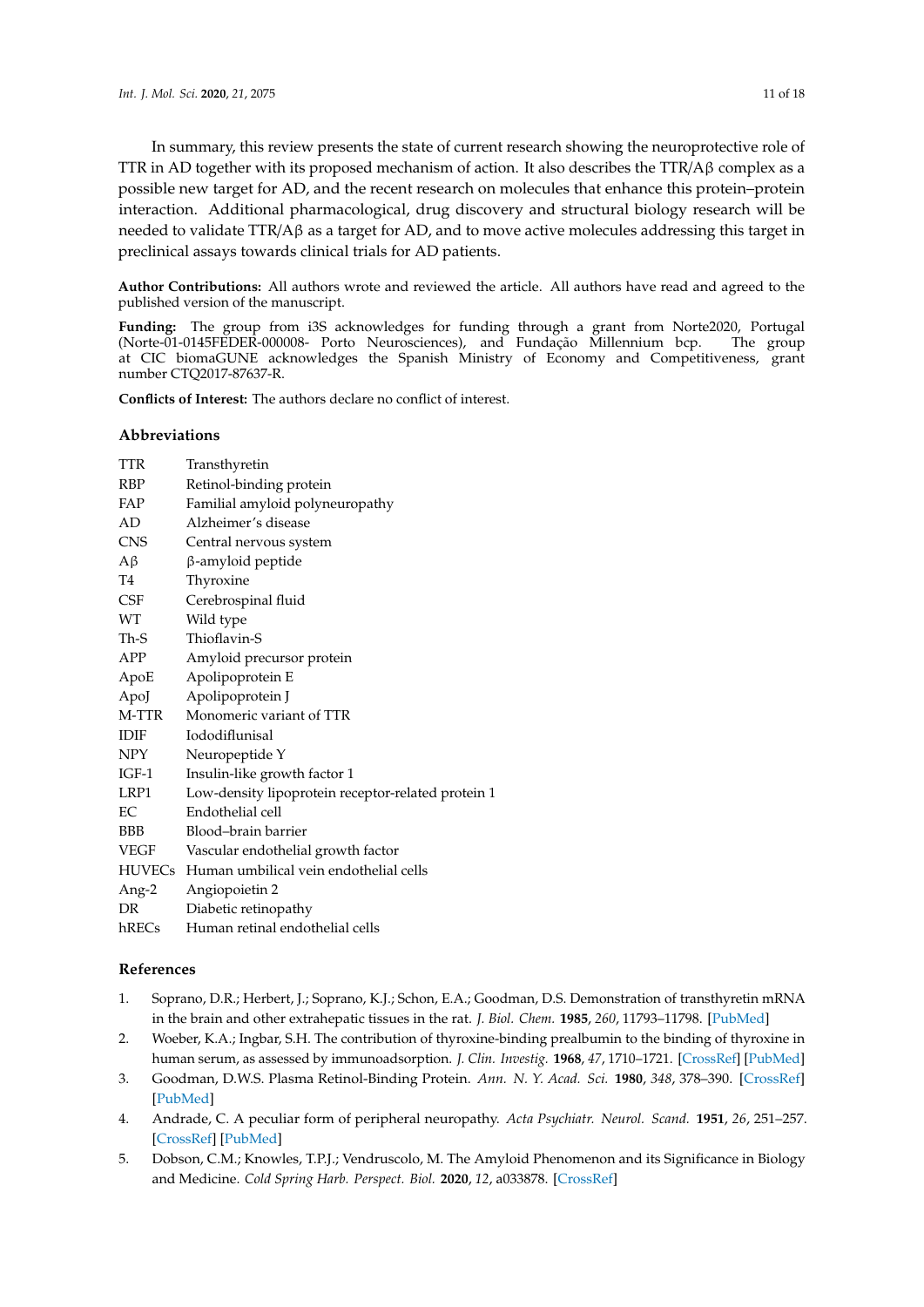- <span id="page-11-0"></span>6. Kanda, Y.; Goodman, D.S.; Canfield, R.E.; Morgan, F.J. The amino acid sequence of human plasma prealbumin. *J. Biol. Chem.* **1974**, *249*, 6796–6805.
- <span id="page-11-1"></span>7. Blake, C.C.; Geisow, M.J.; Oatley, S.J.; Rérat, B.; Rérat, C. Structure of prealbumin: Secondary, tertiary and quaternary interactions determined by Fourier refinement at 1.8 Å. *J. Mol. Biol.* **1978**, *121*, 339–356. [\[CrossRef\]](http://dx.doi.org/10.1016/0022-2836(78)90368-6)
- <span id="page-11-2"></span>8. Seibert, F.B.; Nelson, W. Electrophoretic study of the blood response in tuberculosis. *J. Biol. Chem.* **1942**, *143*, 29–38.
- <span id="page-11-3"></span>9. Kabat, E.A.; Moore, D.H.; Landow, H. An Electrophoretic Study of the Protein Components in Cerebrospinal Fluid and Their Relationship to the Serum Proteins 1. *J. Clin. Investig.* **1942**, *21*, 571–577. [\[CrossRef\]](http://dx.doi.org/10.1172/JCI101335)
- <span id="page-11-4"></span>10. Herbert, J.; Wilcox, J.N.; Pham, K.T.C.; Fremeau, R.T.; Zeviani, M.; Dwork, A.; Soprano, D.R.; Makover, A.; Goodman, D.S.; Zimmerman, E.A.; et al. Transthyretin: A choroid plexus-specific transport protein in human brain. The 1986 S. Weir Mitchell award. *Neurology* **1986**, *36*, 900–911. [\[CrossRef\]](http://dx.doi.org/10.1212/WNL.36.7.900)
- <span id="page-11-5"></span>11. Stabilini, R.; Vergani, C.; Agostoni, A.; Agostoni, R.P. Influence of age and sex on prealbumin levels. *Clin. Chim. Acta* **1968**, *20*, 358–359. [\[CrossRef\]](http://dx.doi.org/10.1016/0009-8981(68)90173-3)
- <span id="page-11-6"></span>12. Ingenbleek, Y.; De Visscher, M. Hormonal and nutritional status: Critical conditions for endemic goiter epidemiology? *Metabolism* **1979**, *28*, 9–19. [\[CrossRef\]](http://dx.doi.org/10.1016/0026-0495(79)90162-8)
- <span id="page-11-7"></span>13. Makover, A.; Moriwaki, H.; Ramakrishnan, R.; Saraiva, M.J.M.; Blaner, W.S.; Goodman, D.S. Plasma transthyretin. Tissue sites of degradation and turnover in the rat. *J. Biol. Chem.* **1988**, *263*, 8598–8603. [\[PubMed\]](http://www.ncbi.nlm.nih.gov/pubmed/3379035)
- <span id="page-11-8"></span>14. Weisner, B.; Röethig, H.J. The Concentration of Prealbumin in Cerebrospinal Fluid (CSF), Indicator of CSF Circulation Disorders. *Eur. Neurol.* **1983**, *22*, 96–105. [\[CrossRef\]](http://dx.doi.org/10.1159/000115544) [\[PubMed\]](http://www.ncbi.nlm.nih.gov/pubmed/6840150)
- <span id="page-11-9"></span>15. Raz, A.; Goodman, D.S. The interaction of thyroxine with human plasma prealbumin and with the prealbumin-retinol-binding protein complex. *J. Biol. Chem.* **1969**, *244*, 3230–3237. [\[PubMed\]](http://www.ncbi.nlm.nih.gov/pubmed/4978316)
- <span id="page-11-10"></span>16. Wei, S.; Episkopou, V.; Piantedosi, R.; Maeda, S.; Shimada, K.; Gottesman, M.E.; Blaner, W.S. Studies on the metabolism of retinol and retinol-binding protein in transthyretin-deficient mice produced by homologous recombination. *J. Biol. Chem.* **1995**, *270*, 866–870. [\[CrossRef\]](http://dx.doi.org/10.1074/jbc.270.2.866)
- <span id="page-11-11"></span>17. Monaco, H.L.; Rizzi, M.; Coda, A. Structure of a Complex of Two Plasma Proteins: Transthyretin and Retinol-Binding Protein. *Science* **1995**, *268*, 1039–1041. [\[CrossRef\]](http://dx.doi.org/10.1126/science.7754382)
- <span id="page-11-12"></span>18. Blay, P.; Nilsson, C.; Owman, C.; Aldred, A.; Schreiber, G. Transthyretin expression in the rat brain: Effect of thyroid functional state and role in thyroxine transport. *Brain Res.* **1993**, *632*, 114–120. [\[CrossRef\]](http://dx.doi.org/10.1016/0006-8993(93)91145-I)
- <span id="page-11-13"></span>19. Andrea, T.A.; Cavalier, R.R.; Goldfine, I.D.; Jorgensen, E.C. Binding of Thyroid Hormones and Analogues to the Human Plasma Protein Prealbumin. *Biochemistry* **1980**, *19*, 55–63. [\[CrossRef\]](http://dx.doi.org/10.1021/bi00542a009)
- <span id="page-11-14"></span>20. Miroy, G.J.; Lai, Z.; Lashuel, H.A.; Peterson, S.A.; Strang, C.; Kelly, J.W. Inhibiting transthyretin amyloid fibril formation via protein stabilization. *Proc. Natl. Acad. Sci. USA* **1996**, *93*, 15051–15056. [\[CrossRef\]](http://dx.doi.org/10.1073/pnas.93.26.15051)
- 21. Chanoine, J.P.; Braverman, L.E. The role of transthyretin in the transport of thyroid hormone to cerebrospinal fluid and brain. *Acta Med. Austriaca* **1992**, *19* (Suppl. 1), 25–28. [\[PubMed\]](http://www.ncbi.nlm.nih.gov/pubmed/1519447)
- <span id="page-11-15"></span>22. Bartalena, L. Recent achievements in studies on thyroid hormone-binding proteins. *Endocr. Rev.* **1990**, *11*, 47–64. [\[CrossRef\]](http://dx.doi.org/10.1210/edrv-11-1-47) [\[PubMed\]](http://www.ncbi.nlm.nih.gov/pubmed/2108013)
- <span id="page-11-16"></span>23. Landers, K.A.; Mortimer, R.H.; Richard, K. Transthyretin and the human placenta. *Placenta* **2013**, *34*, 513–517. [\[CrossRef\]](http://dx.doi.org/10.1016/j.placenta.2013.04.013) [\[PubMed\]](http://www.ncbi.nlm.nih.gov/pubmed/23664144)
- <span id="page-11-17"></span>24. Quintas, A.; Vaz, D.C.; Cardoso, I.; Saraiva, M.J.M.; Brito, R.M.M. Tetramer Dissociation and Monomer Partial Unfolding Precedes Protofibril Formation in Amyloidogenic Transthyretin Variants. *J. Biol. Chem.* **2001**, *276*, 27207–27213. [\[CrossRef\]](http://dx.doi.org/10.1074/jbc.M101024200)
- <span id="page-11-18"></span>25. Vital, C.; Vital, A.; Bouillot-Eimer, S.; Brechenmacher, C.; Ferrer, X.; Lagueny, A. Amyloid neuropathy: A retrospective study of 35 peripheral nerve biopsies. *J. Peripher. Nerv. Syst.* **2004**, *9*, 232–241. [\[CrossRef\]](http://dx.doi.org/10.1111/j.1085-9489.2004.09405.x)
- <span id="page-11-19"></span>26. Saraiva, M.J.; Birken, S.; Costa, P.P.; Goodman, D.S. Amyloid fibril protein in familial amyloidotic polyneuropathy, Portuguese type. Definition of molecular abnormality in transthyretin (prealbumin). *J. Clin. Investig.* **1984**, *74*, 104–119. [\[CrossRef\]](http://dx.doi.org/10.1172/JCI111390)
- <span id="page-11-20"></span>27. Sebastião, M.P.; Saraiva, M.J.; Damas, A.M. The crystal structure of amyloidogenic Leu55  $\rightarrow$  Pro transthyretin variant reveals a possible pathway for transthyretin polymerization into amyloid fibrils. *J. Biol. Chem.* **1998**, *273*, 24715–24722. [\[CrossRef\]](http://dx.doi.org/10.1074/jbc.273.38.24715)
- <span id="page-11-21"></span>28. Damas, A.M.; Ribeiro, S.; Lamzin, V.S.; Palha, J.A.; Saraiva, M.J. Structure of Val122Ile variant transthyretin—A cardiomyopathic mutant. *Acta Crystallogr. Sect. D Biol. Crystallogr.* **1996**, *52*, 966–972. [\[CrossRef\]](http://dx.doi.org/10.1107/S0907444996003307)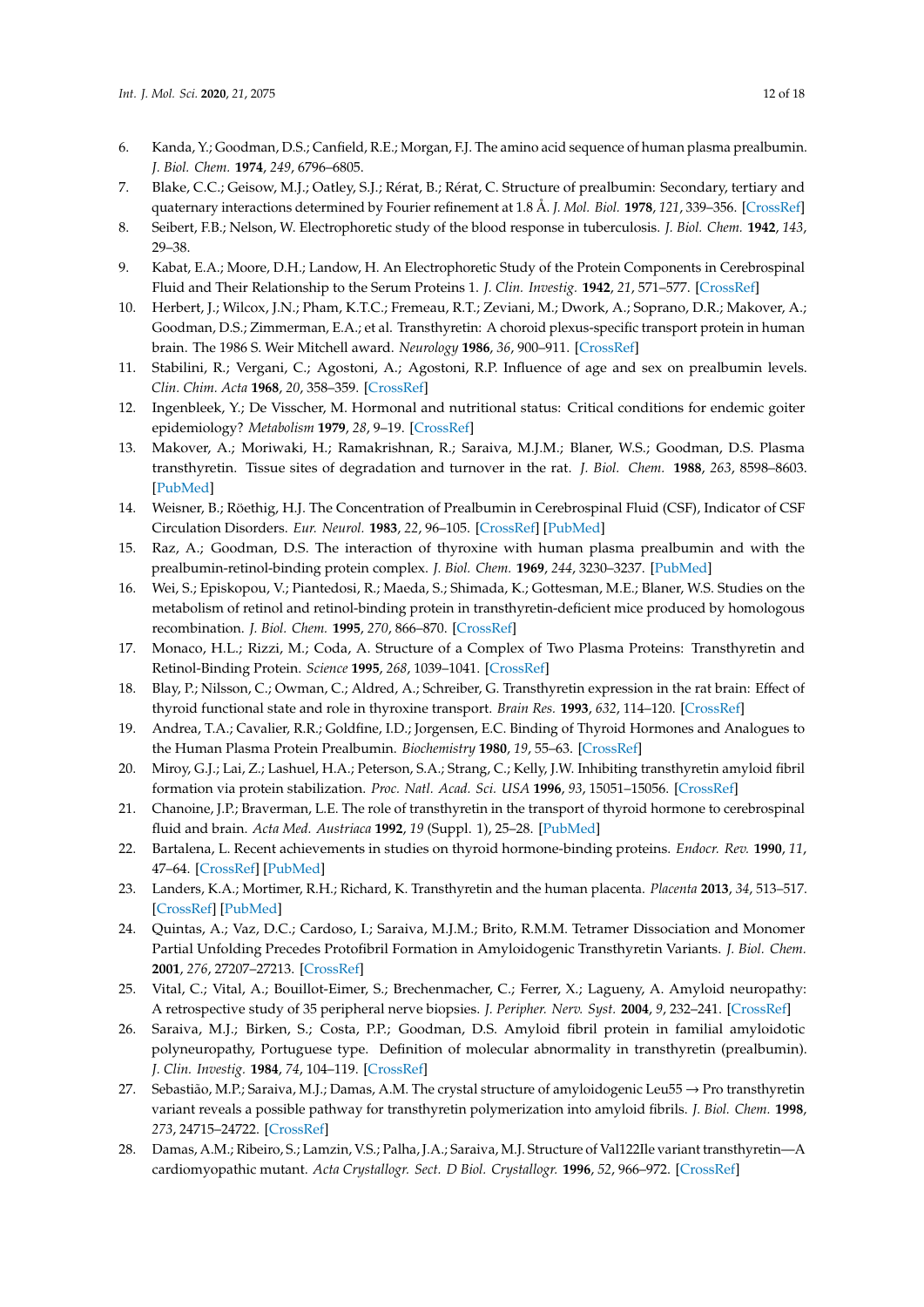- <span id="page-12-0"></span>29. Almeida, M.R.; Alves, I.L.; Terazaki, H.; Ando, Y.; Saraiva, M.J. Comparative studies of two transthyretin variants with protective effects on familial amyloidotic polyneuropathy: TTR R104H and TTR T119M. *Biochem. Biophys. Res. Commun.* **2000**, *270*, 1024–1028. [\[CrossRef\]](http://dx.doi.org/10.1006/bbrc.2000.2554)
- <span id="page-12-1"></span>30. Yee, A.W.; Aldeghi, M.; Blakeley, M.P.; Ostermann, A.; Mas, P.J.; Moulin, M.; de Sanctis, D.; Bowler, M.W.; Mueller-Dieckmann, C.; Mitchell, E.P.; et al. A molecular mechanism for transthyretin amyloidogenesis. *Nat. Commun.* **2019**, *10*, 925. [\[CrossRef\]](http://dx.doi.org/10.1038/s41467-019-08609-z)
- <span id="page-12-2"></span>31. Tanskanen, M.; Peuralinna, T.; Polvikoski, T.; Notkola, I.L.; Sulkava, R.; Hardy, J.; Singleton, A.; Kiuru-Enari, S.; Paetau, A.; Tienari, P.J.; et al. Senile systemic amyloidosis affects 25% of the very aged and associates with genetic variation in alpha2-macroglobulin and tau: A population-based autopsy study. *Ann. Med.* **2008**, *40*, 232–239. [\[CrossRef\]](http://dx.doi.org/10.1080/07853890701842988) [\[PubMed\]](http://www.ncbi.nlm.nih.gov/pubmed/18382889)
- <span id="page-12-3"></span>32. Longo Alves, I.; Hays, M.T.; Saraiva, M.J.M. Comparative stability and clearance of [Met30]transthyretin and [Met119]transthyretin. *Eur. J. Biochem.* **1997**, *249*, 662–668. [\[CrossRef\]](http://dx.doi.org/10.1111/j.1432-1033.1997.00662.x) [\[PubMed\]](http://www.ncbi.nlm.nih.gov/pubmed/9395311)
- <span id="page-12-4"></span>33. Coelho, T.; Maia, L.F.; Da Silva, A.M.; Cruz, M.W.; Planté-Bordeneuve, V.; Suhr, O.B.; Conceiçao, I.; Schmidt, H.H.J.; Trigo, P.; Kelly, J.W.; et al. Long-term effects of tafamidis for the treatment of transthyretin familial amyloid polyneuropathy. *J. Neurol.* **2013**, *260*, 2802–2814. [\[CrossRef\]](http://dx.doi.org/10.1007/s00415-013-7051-7) [\[PubMed\]](http://www.ncbi.nlm.nih.gov/pubmed/23974642)
- <span id="page-12-5"></span>34. Ando, Y.; Sekijima, Y.; Obayashi, K.; Yamashita, T.; Ueda, M.; Misumi, Y.; Morita, H.; Machii, K.; Ohta, M.; Takata, A.; et al. Effects of tafamidis treatment on transthyretin (TTR) stabilization, efficacy, and safety in Japanese patients with familial amyloid polyneuropathy (TTR-FAP) with Val30Met and non-Varl30Met: A phase III, open-label study. *J. Neurol. Sci.* **2016**, *362*, 266–271. [\[CrossRef\]](http://dx.doi.org/10.1016/j.jns.2016.01.046) [\[PubMed\]](http://www.ncbi.nlm.nih.gov/pubmed/26944161)
- <span id="page-12-6"></span>35. Almeida, M.R.; Macedo, B.; Cardoso, I.; Alves, I.; Valencia, G.; Arsequell, G.; Planas, A.; Saraiva, M.J. Selective binding to transthyretin and tetramer stabilization in serum from patients with familial amyloidotic polyneuropathy by an iodinated diflunisal derivative. *Biochem. J.* **2004**, *381*, 351–356. [\[CrossRef\]](http://dx.doi.org/10.1042/BJ20040011) [\[PubMed\]](http://www.ncbi.nlm.nih.gov/pubmed/15080795)
- 36. Baures, P.W.; Oza, V.B.; Peterson, S.A.; Kelly, J.W. Synthesis and evaluation of inhibitors of transthyretin amyloid formation based on the non-steroidal anti-inflammatory drug, flufenamic acid. *Bioorganic Med. Chem.* **1999**, *7*, 1339–1347. [\[CrossRef\]](http://dx.doi.org/10.1016/S0968-0896(99)00066-8)
- <span id="page-12-7"></span>37. Morais-de-Sá, E.; Pereira, P.J.B.; Saraiva, M.J.; Damas, A.M. The crystal structure of transthyretin in complex with diethylstilbestrol: A promising template for the design of amyloid inhibitors. *J. Biol. Chem.* **2004**, *279*, 53483–53490. [\[CrossRef\]](http://dx.doi.org/10.1074/jbc.M408053200)
- <span id="page-12-8"></span>38. Xiong, T.; Zhong, C.; Zhou, X.; Chen, R.; Xiao, M.; Wu, Y.; Hu, X.; Wang, W.; Li, X.; Liu, C.; et al. Maternal circulating transthyretin level is longitudinally associated with increased risk of gestational diabetes mellitus: It is not just an indicator of nutritional status. *Diabetes Care* **2017**, *40*, e53–e54. [\[CrossRef\]](http://dx.doi.org/10.2337/dc16-2731)
- <span id="page-12-9"></span>39. Tong, M.; Cheng, S.; Chen, Q.; Desousa, J.; Stone, P.R.; James, J.L.; Chamley, L.W.; Sharma, S. Aggregated transthyretin is specifically packaged into placental nano-vesicles in preeclampsia. *Sci. Rep.* **2017**, *7*, 1–9. [\[CrossRef\]](http://dx.doi.org/10.1038/s41598-017-07017-x)
- <span id="page-12-10"></span>40. Zemany, L.; Bhanot, S.; Peroni, O.D.; Murray, S.F.; Moraes-Vieira, P.M.; Castoldi, A.; Manchem, P.; Guo, S.; Monia, B.P.; Kahn, B.B. Transthyretin Antisense Oligonucleotides Lower Circulating RBP4 Levels and Improve Insulin Sensitivity in Obese Mice. *Diabetes* **2015**, *64*, 1603–1614. [\[CrossRef\]](http://dx.doi.org/10.2337/db14-0970) [\[PubMed\]](http://www.ncbi.nlm.nih.gov/pubmed/25524914)
- <span id="page-12-11"></span>41. Mody, N.; Graham, T.E.; Tsuji, Y.; Yang, Q.; Kahn, B.B. Decreased clearance of serum retinol-binding protein and elevated levels of transthyretin in insulin-resistant ob/ob mice. *Am. J. Physiol. Endocrinol. Metab.* **2008**, *294*, 785–793. [\[CrossRef\]](http://dx.doi.org/10.1152/ajpendo.00521.2007) [\[PubMed\]](http://www.ncbi.nlm.nih.gov/pubmed/18285525)
- <span id="page-12-12"></span>42. Tarasoff-Conway, J.M.; Carare, R.O.; Osorio, R.S.; Glodzik, L.; Butler, T.; Fieremans, E.; Axel, L.; Rusinek, H.; Nicholson, C.; Zlokovic, B.V.; et al. Clearance systems in the brain-implications for Alzheimer disease. *Nat. Rev. Neurol.* **2015**, *11*, 457–470. [\[CrossRef\]](http://dx.doi.org/10.1038/nrneurol.2015.119) [\[PubMed\]](http://www.ncbi.nlm.nih.gov/pubmed/26195256)
- <span id="page-12-13"></span>43. Sikanyika, N.L.; Parkington, H.C.; Smith, A.I.; Kuruppu, S. Powering Amyloid Beta Degrading Enzymes: A Possible Therapy for Alzheimer's Disease. *Neurochem. Res.* **2019**, *44*, 1289–1296. [\[CrossRef\]](http://dx.doi.org/10.1007/s11064-019-02756-x) [\[PubMed\]](http://www.ncbi.nlm.nih.gov/pubmed/30806879)
- <span id="page-12-14"></span>44. Serot, J.M.; Christmann, D.; Dubost, T.; Couturier, M. Cerebrospinal fluid transthyretin: Aging and late onset Alzheimer's disease. *J. Neurol. Neurosurg. Psychiatry* **1997**, *63*, 506–508. [\[CrossRef\]](http://dx.doi.org/10.1136/jnnp.63.4.506)
- <span id="page-12-15"></span>45. Han, S.H.; Jung, E.S.; Sohn, J.H.; Hong, H.J.; Hong, H.S.; Kim, J.W.; Na, D.L.; Kim, M.; Kim, H.; Ha, H.J.; et al. Human serum transthyretin levels correlate inversely with Alzheimer's disease. *J. Alzheimer's Dis.* **2011**, *25*, 77–84. [\[CrossRef\]](http://dx.doi.org/10.3233/JAD-2011-102145)
- <span id="page-12-16"></span>46. Ribeiro, C.A.; Santana, I.; Oliveira, C.; Baldeiras, I.; Moreira, J.; Saraiva, M.J.; Cardoso, I. Transthyretin Decrease in Plasma of MCI and AD Patients: Investigation of Mechanisms for Disease Modulation. *Curr. Alzheimer Res.* **2012**, *9*, 881–889. [\[CrossRef\]](http://dx.doi.org/10.2174/156720512803251057)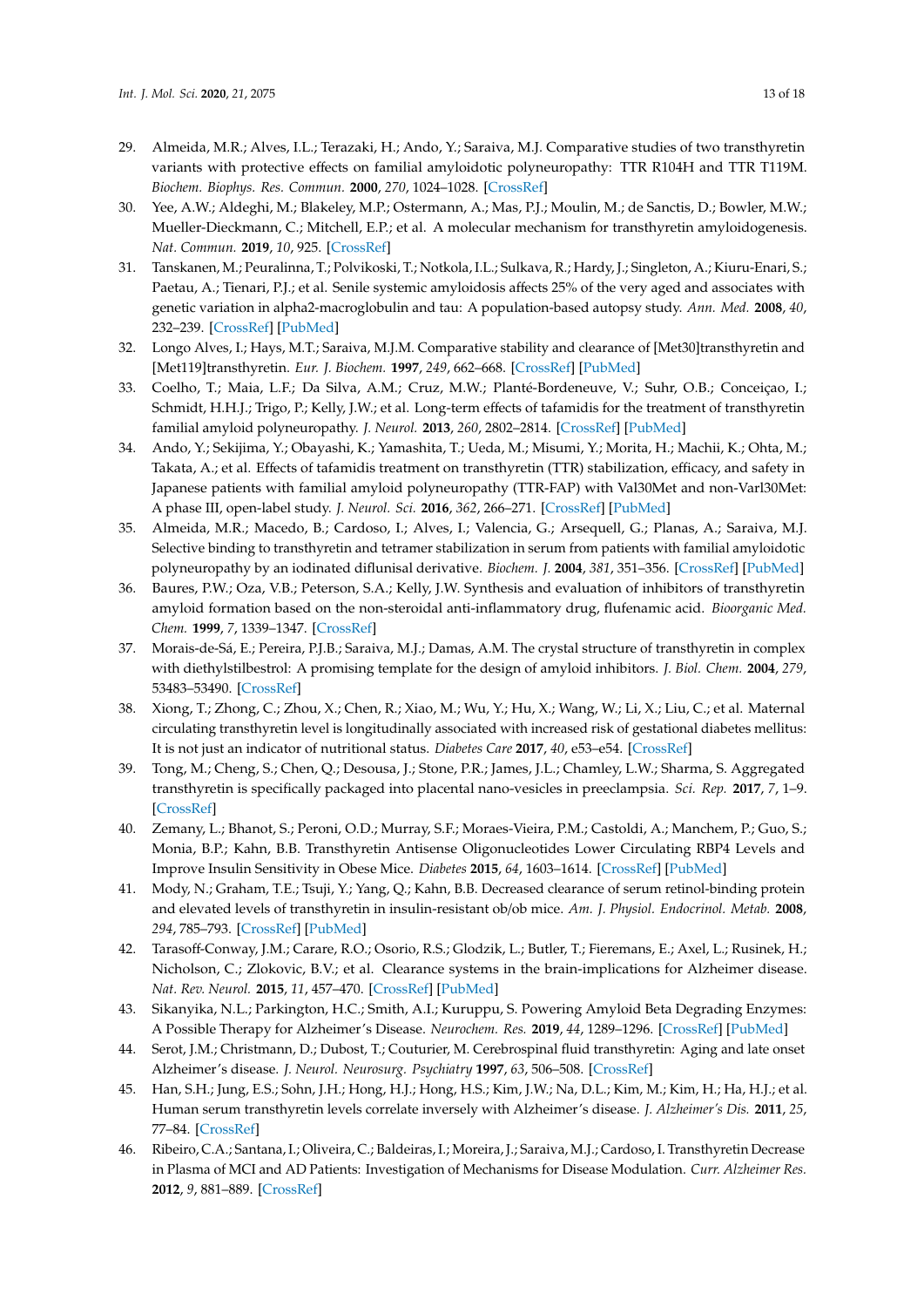- <span id="page-13-0"></span>47. Velayudhan, L.; Killick, R.; Hye, A.; Kinsey, A.; Güntert, A.; Lynham, S.; Ward, M.; Leung, R.; Lourdusamy, A.; To, A.W.M.; et al. Plasma transthyretin as a candidate marker for Alzheimer's disease. *J. Alzheimer's Dis.* **2012**, *28*, 369–375. [\[CrossRef\]](http://dx.doi.org/10.3233/JAD-2011-110611)
- <span id="page-13-1"></span>48. Gloeckner, S.F.; Meyne, F.; Wagner, F.; Heinemann, U.; Krasnianski, A.; Meissner, B.; Zerr, I. Quantitative analysis of transthyretin, tau and amyloid-β in patients with dementia. *J. Alzheimer's Dis.* **2008**, *14*, 17–25. [\[CrossRef\]](http://dx.doi.org/10.3233/JAD-2008-14102)
- <span id="page-13-2"></span>49. Merched, A.; Serot, J.M.; Visvikis, S.; Aguillon, D.; Faure, G.; Siest, G. Apolipoprotein E, transthyretin and actin in the CSF of Alzheimer's patients: Relation with the senile plaques and cytoskeleton biochemistry. *FEBS Lett.* **1998**, *425*, 225–228. [\[CrossRef\]](http://dx.doi.org/10.1016/S0014-5793(98)00234-8)
- <span id="page-13-3"></span>50. Choi, S.H.; Leight, S.N.; Lee, V.M.Y.; Li, T.; Wong, P.C.; Johnson, J.A.; Saraiva, M.J.; Sisodia, S.S. Accelerated Aβ deposition in APPswe/PS1∆E9 mice with hemizygous deletions of TTR (transthyretin). *J. Neurosci.* **2007**, *27*, 7006–7010. [\[CrossRef\]](http://dx.doi.org/10.1523/JNEUROSCI.1919-07.2007)
- <span id="page-13-4"></span>51. Oliveira, S.M.; Ribeiro, C.A.; Cardoso, I.; Saraiva, M.J. Gender-dependent transthyretin modulation of brain amyloid-β Levels: Evidence from a mouse model of alzheimer's disease. *J. Alzheimer's Dis.* **2011**, *27*, 429–439. [\[CrossRef\]](http://dx.doi.org/10.3233/JAD-2011-110488) [\[PubMed\]](http://www.ncbi.nlm.nih.gov/pubmed/21841252)
- <span id="page-13-5"></span>52. Buxbaum, J.N.; Ye, Z.; Reixach, N.; Friske, L.; Levy, C.; Das, P.; Golde, T.; Masliah, E.; Roberts, A.R.; Bartfai, T. Transthyretin protects Alzheimer's mice from the behavioral and biochemical effects of Aβ toxicity. *Proc. Natl. Acad. Sci. USA* **2008**, *105*, 2681–2686. [\[CrossRef\]](http://dx.doi.org/10.1073/pnas.0712197105) [\[PubMed\]](http://www.ncbi.nlm.nih.gov/pubmed/18272491)
- <span id="page-13-6"></span>53. Wisniewski, T.; Castano, E.; Ghiso, J.; Frangione, B. Cerebrospinal fluid inhibits Alzheimer β-amyloid fibril formation in vitro. *Ann. Neurol.* **1993**, *34*, 631–633. [\[CrossRef\]](http://dx.doi.org/10.1002/ana.410340422) [\[PubMed\]](http://www.ncbi.nlm.nih.gov/pubmed/8215255)
- 54. Ghiso, J.; Matsubara, E.; Koudinov, A.; Choi-Miura, N.H.; Tomita, M.; Wisniewski, T.; Frangione, B. The cerebrospinal-fluid soluble form of Alzheimer's amyloid beta is complexed to SP-40,40 (apolipoprotein J), an inhibitor of the complement membrane-attack complex. *Biochem. J.* **1993**, *293*, 27–30. [\[CrossRef\]](http://dx.doi.org/10.1042/bj2930027) [\[PubMed\]](http://www.ncbi.nlm.nih.gov/pubmed/8328966)
- <span id="page-13-7"></span>55. Goldgaber, D.; Schwarzman, A.I.; Bhasin, R.; Gregori, L.; Schemel, D.; Saunders, A.M.; Roses, A.D.; Strittmatter, W.J. Sequestration of Amyloid β-Peptide. *Ann. N. Y. Acad. Sci.* **1993**, *695*, 139–143. [\[CrossRef\]](http://dx.doi.org/10.1111/j.1749-6632.1993.tb23042.x) [\[PubMed\]](http://www.ncbi.nlm.nih.gov/pubmed/8239272)
- <span id="page-13-8"></span>56. Schwarzman, A.L.; Gregori, L.; Vitek, M.P.; Lyubski, S.; Strittmatter,W.J.; Enghilde, J.J.; Bhasin, R.; Silverman, J.; Weisgraber, K.H.; Coyle, P.K.; et al. Transthyretin sequesters amyloid β protein and prevents amyloid formation. *Proc. Natl. Acad. Sci. USA* **1994**, *91*, 8368–8372. [\[CrossRef\]](http://dx.doi.org/10.1073/pnas.91.18.8368)
- <span id="page-13-17"></span>57. Schwarzman, A.L.; Goldgaber, D. Interaction of transthyretin with amyloid β-protein: Binding and inhibition of amyloid formation. *CIBA Found. Symp.* **1996**, *199*, 146–164.
- <span id="page-13-9"></span>58. Schwarzman, A.L.; Tsiper, M.; Wente, H.; Wang, A.; Vitek, M.P.; Vasiliev, V.; Goldgaber, D. Amyloidogenic and anti-amyloidogenic properties of recombinant transthyretin variants. *Amyloid* **2004**, *11*, 1–9. [\[CrossRef\]](http://dx.doi.org/10.1080/13506120410001667458)
- <span id="page-13-10"></span>59. Mazur-Kolecka, B.; Frackowiak, J.; Wiśniewski, H.M. Apolipoproteins E3 and E4 induce, and transthyretin prevents accumulation of the Alzheimer's β-amyloid peptide in cultured vascular smooth muscle cells. *Brain Res.* **1995**, *698*, 217–222. [\[CrossRef\]](http://dx.doi.org/10.1016/0006-8993(95)00873-O)
- <span id="page-13-11"></span>60. Shirahama, T.; Skinner, M.; Westermark, P.; Rubinow, A.; Cohen, A.S.; Brun, A.; Kemper, T.L. Senile cerebral amyloid. Prealbumin as a common constituent in the neuritic plaque, in the neurofibrillary tangle, and in the microangiopathic lesion. *Am. J. Pathol.* **1982**, *107*, 41–50.
- <span id="page-13-12"></span>61. Stein, T.D.; Anders, N.J.; DeCarli, C.; Chan, S.L.; Mattson, M.P.; Johnson, J.A. Neutralization of transthyretin reverses the neuroprotective effects of secreted amyloid precursor protein (APP) in APPSw mice resulting in tau phosphorylation and loss of hippocampal neurons: Support for the amyloid hypothesis. *J. Neurosci.* **2004**, *24*, 7707–7717. [\[CrossRef\]](http://dx.doi.org/10.1523/JNEUROSCI.2211-04.2004)
- <span id="page-13-13"></span>62. Link, C.D. Invertebrate models of Alzheimer's disease. *Genes Brain Behav.* **2005**, *4*, 147–156. [\[CrossRef\]](http://dx.doi.org/10.1111/j.1601-183X.2004.00105.x) [\[PubMed\]](http://www.ncbi.nlm.nih.gov/pubmed/15810903)
- <span id="page-13-14"></span>63. Stein, T.D.; Johnson, J.A. Lack of neurodegeneration in transgenic mice overexpressing mutant amyloid precursor protein is associated with increased levels of transthyretin and the activation of cell survival pathways. *J. Neurosci.* **2002**, *22*, 7380–7388. [\[CrossRef\]](http://dx.doi.org/10.1523/JNEUROSCI.22-17-07380.2002) [\[PubMed\]](http://www.ncbi.nlm.nih.gov/pubmed/12196559)
- <span id="page-13-15"></span>64. Costa, R.; Gonçalves, A.; Saraiva, M.J.; Cardoso, I. Transthyretin binding to A-Beta peptide—Impact on A-Beta fibrillogenesis and toxicity. *FEBS Lett.* **2008**, *582*, 936–942. [\[CrossRef\]](http://dx.doi.org/10.1016/j.febslet.2008.02.034) [\[PubMed\]](http://www.ncbi.nlm.nih.gov/pubmed/18295603)
- <span id="page-13-16"></span>65. Costa, R.; Ferreira-da-Silva, F.; Saraiva, M.J.; Cardoso, I. Transthyretin protects against A-beta peptide toxicity by proteolytic cleavage of the peptide: A mechanism sensitive to the kunitz protease inhibitor. *PLoS ONE* **2008**, *3*, e2899. [\[CrossRef\]](http://dx.doi.org/10.1371/journal.pone.0002899)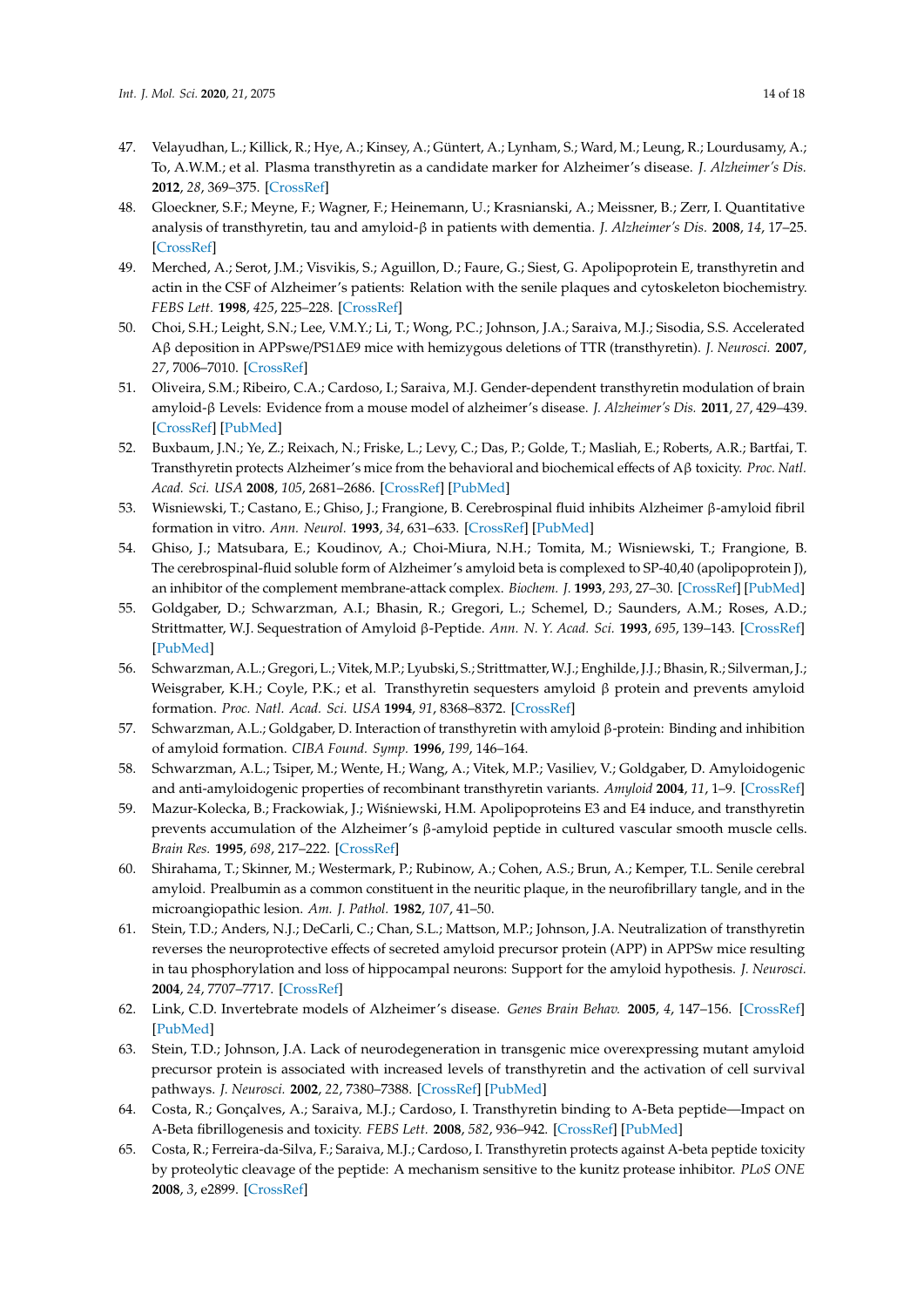- <span id="page-14-0"></span>66. Nilsson, L.; Pamrén, A.; Islam, T.; Brännström, K.; Golchin, S.A.; Pettersson, N.; Iakovleva, I.; Sandblad, L.; Gharibyan, A.L.; Olofsson, A. Transthyretin Interferes with Aβ Amyloid Formation by Redirecting Oligomeric Nuclei into Non-Amyloid Aggregates. *J. Mol. Biol.* **2018**, *430*, 2722–2733. [\[CrossRef\]](http://dx.doi.org/10.1016/j.jmb.2018.06.005)
- <span id="page-14-1"></span>67. Ghadami, S.A.; Chia, S.; Ruggeri, F.S.; Meisl, G.; Bemporad, F.; Habchi, J.; Cascella, R.; Dobson, C.M.; Vendruscolo, M.; Knowles, T.P.J.; et al. Transthyretin Inhibits Primary and Secondary Nucleations of Amyloid-β Peptide Aggregation and Reduces the Toxicity of its Oligomers. *Biomacromolecules* **2020**, *21*, 1112–1125. [\[CrossRef\]](http://dx.doi.org/10.1021/acs.biomac.9b01475)
- <span id="page-14-2"></span>68. Ribeiro, C.A.; Saraiva, M.J.; Cardoso, I. Stability of the Transthyretin Molecule as a Key Factor in the Interaction with A-Beta Peptide—Relevance in Alzheimer's Disease. *PLoS ONE* **2012**, *7*, e45368. [\[CrossRef\]](http://dx.doi.org/10.1371/journal.pone.0045368)
- <span id="page-14-3"></span>69. Hornstrup, L.S.; Frikke-Schmidt, R.; Nordestgaard, B.G.; Tybjcrg-Hansen, A. Genetic stabilization of transthyretin, cerebrovascular disease, and life expectancy. *Arterioscler. Thromb. Vasc. Biol.* **2013**, *33*, 1441–1447. [\[CrossRef\]](http://dx.doi.org/10.1161/ATVBAHA.113.301273)
- <span id="page-14-4"></span>70. Alemi, M.; Silva, S.C.; Santana, I.; Cardoso, I. Transthyretin stability is critical in assisting beta amyloid clearance– Relevance of transthyretin stabilization in Alzheimer's disease. *CNS Neurosci. Ther.* **2017**, *23*, 605–619. [\[CrossRef\]](http://dx.doi.org/10.1111/cns.12707)
- <span id="page-14-5"></span>71. Li, X.; Zhang, X.; Ladiwala, A.R.A.; Du, D.; Yadav, J.K.; Tessier, P.M.; Wright, P.E.; Kelly, J.W.; Buxbaum, J.N. Mechanisms of transthyretin inhibition of β-amyloid aggregation in vitro. *J. Neurosci.* **2013**, *33*, 19423–19433. [\[CrossRef\]](http://dx.doi.org/10.1523/JNEUROSCI.2561-13.2013)
- 72. Jiang, X.; Smith, C.S.; Petrassi, H.M.; Hammarström, P.; White, J.T.; Sacchettini, J.C.; Kelly, J.W. An engineered transthyretin monomer that is nonamyloidogenic, unless it is partially denatured. *Biochemistry* **2001**, *40*, 11442–11452. [\[CrossRef\]](http://dx.doi.org/10.1021/bi011194d) [\[PubMed\]](http://www.ncbi.nlm.nih.gov/pubmed/11560492)
- <span id="page-14-6"></span>73. Du, J.; Murphy, R.M. Characterization of the interaction of β-Amyloid with Transthyretin monomers and tetramers. *Biochemistry* **2010**, *49*, 8276–8289. [\[CrossRef\]](http://dx.doi.org/10.1021/bi101280t)
- <span id="page-14-7"></span>74. Cascella, R.; Conti, S.; Mannini, B.; Li, X.; Buxbaum, J.N.; Tiribilli, B.; Chiti, F.; Cecchi, C. Transthyretin suppresses the toxicity of oligomers formed by misfolded proteins in vitro. *Biochim. Biophys. Acta Mol. Basis Dis.* **2013**, *1832*, 2302–2314. [\[CrossRef\]](http://dx.doi.org/10.1016/j.bbadis.2013.09.011) [\[PubMed\]](http://www.ncbi.nlm.nih.gov/pubmed/24075940)
- <span id="page-14-8"></span>75. Garai, K.; Posey, A.E.; Li, X.; Buxbaum, J.N.; Pappu, R.V. Inhibition of Amyloid Beta Fibril Formation by Monomeric Human Transthyretin. *Protein Sci.* **2018**, *27*, 1252–1261. [\[CrossRef\]](http://dx.doi.org/10.1002/pro.3396) [\[PubMed\]](http://www.ncbi.nlm.nih.gov/pubmed/29498118)
- <span id="page-14-9"></span>76. Schwarzman, A.L.; Tsiper, M.; Gregori, L.; Goldgaber, D.; Frakowiak, J.; Mazur-Kolecka, B.; Taraskina, A.; Pchelina, S.; Vitek, M.P. Selection of peptides binding to the amyloid b-protein reveals potential inhibitors of amyloid formation. *Amyloid* **2005**, *12*, 199–209. [\[CrossRef\]](http://dx.doi.org/10.1080/13506120500350762) [\[PubMed\]](http://www.ncbi.nlm.nih.gov/pubmed/16399644)
- <span id="page-14-10"></span>77. Du, J.; Cho, P.Y.; Yang, D.T.; Murphy, R.M. Identification of beta-amyloid-binding sites on transthyretin. *Protein Eng. Des. Sel.* **2012**, *25*, 337–345. [\[CrossRef\]](http://dx.doi.org/10.1093/protein/gzs026)
- <span id="page-14-11"></span>78. Gimeno, A.; Santos, L.M.; Alemi, M.; Rivas, J.; Blasi, D.; Cotrina, E.Y.; Llop, J.; Valencia, G.; Cardoso, I.; Quintana, J.; et al. Insights on the Interaction between Transthyretin and  $A\beta$  in Solution. A Saturation Transfer Difference (STD) NMR Analysis of the Role of Iododiflunisal. *J. Med. Chem.* **2017**, *60*, 5749–5758. [\[CrossRef\]](http://dx.doi.org/10.1021/acs.jmedchem.7b00428)
- <span id="page-14-12"></span>79. Chiti, F.; Dobson, C.M. Protein Misfolding, Amyloid Formation, and Human Disease: A Summary of Progress over the Last Decade. *Annu. Rev. Biochem.* **2017**, *86*, 27–68. [\[CrossRef\]](http://dx.doi.org/10.1146/annurev-biochem-061516-045115)
- <span id="page-14-13"></span>80. Cohen, S.I.A.; Arosio, P.; Presto, J.; Kurudenkandy, F.R.; Biverstål, H.; Dolfe, L.; Dunning, C.; Yang, X.; Frohm, B.; Vendruscolo, M.; et al. A molecular chaperone breaks the catalytic cycle that generates toxic  $A\beta$ oligomers. *Nat. Struct. Mol. Biol.* **2015**, *22*, 207–213. [\[CrossRef\]](http://dx.doi.org/10.1038/nsmb.2971)
- <span id="page-14-14"></span>81. Del Campo, M.; Hoozemans, J.J.M.; Dekkers, L.L.; Rozemuller, A.J.; Korth, C.; Müller-Schiffmann, A.; Scheltens, P.; Blankenstein, M.A.; Jimenez, C.R.; Veerhuis, R.; et al. BRI2-BRICHOS is increased in human amyloid plaques in early stages of Alzheimer's disease. *Neurobiol. Aging* **2014**, *35*, 1596–1604. [\[CrossRef\]](http://dx.doi.org/10.1016/j.neurobiolaging.2014.01.007) [\[PubMed\]](http://www.ncbi.nlm.nih.gov/pubmed/24524963)
- <span id="page-14-15"></span>82. Dolfe, L.; Tambaro, S.; Tigro, H.; Del Campo, M.; Hoozemans, J.J.M.; Wiehager, B.; Graff, C.; Winblad, B.; Ankarcrona, M.; Kaldmäe, M.; et al. The Bri2 and Bri3 BRICHOS Domains Interact Differently with Aβ42 and Alzheimer Amyloid Plaques. *J. Alzheimer's Dis. Rep.* **2018**, *2*, 27–39. [\[CrossRef\]](http://dx.doi.org/10.3233/ADR-170051)
- <span id="page-14-16"></span>83. Tambaro, S.; Galan-Acosta, L.; Leppert, A.; Chen, G.; Biverstål, H.; Presto, J.; Nilsson, P.; Johansson, J. Blood– brain and blood– cerebrospinal fluid passage of BRICHOS domains from two molecular chaperones in mice. *J. Biol. Chem.* **2019**, *294*, 2606–2615. [\[CrossRef\]](http://dx.doi.org/10.1074/jbc.RA118.004538) [\[PubMed\]](http://www.ncbi.nlm.nih.gov/pubmed/30598503)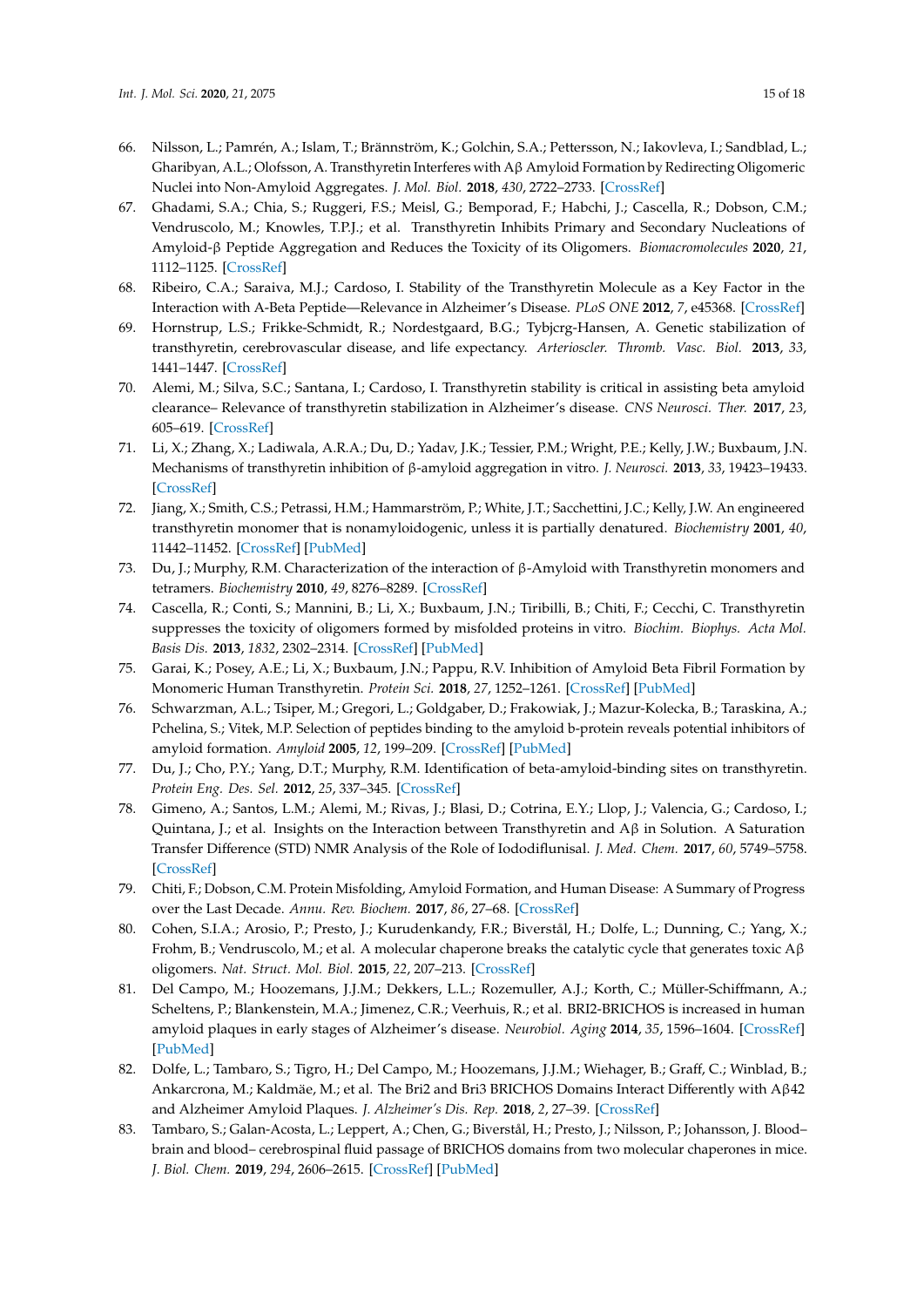- <span id="page-15-0"></span>84. Chen, G.; Andrade-Talavera, Y.; Tambaro, S.; Leppert, A.; Nilsson, H.E.; Zhong, X.; Landreh, M.; Nilsson, P.; Hebert, H.; Biverstål, H.; et al. Augmentation of Bri2 molecular chaperone activity against amyloid-β reduces neurotoxicity in mouse hippocampus in vitro. *Commun. Biol.* **2020**, *3*, 32. [\[CrossRef\]](http://dx.doi.org/10.1038/s42003-020-0757-z) [\[PubMed\]](http://www.ncbi.nlm.nih.gov/pubmed/31959875)
- <span id="page-15-1"></span>85. Alemi, M.; Gaiteiro, C.; Ribeiro, C.A.; Santos, L.M.; Gomes, J.R.; Oliveira, S.M.; Couraud, P.O.; Weksler, B.; Romero, I.; Saraiva, M.J.; et al. Transthyretin participates in beta-amyloid transport from the brain to the liverinvolvement of the low-density lipoprotein receptor-related protein 1? *Sci. Rep.* **2016**, *6*, 1–15. [\[CrossRef\]](http://dx.doi.org/10.1038/srep20164)
- <span id="page-15-2"></span>86. Liz, M.A.; Leite, S.C.; Juliano, L.; Saraiva, M.J.; Damas, A.M.; Bur, D.; Sousa, M.M. Transthyretin is a metallopeptidase with an inducible active site. *Biochem. J.* **2012**, *443*, 769–778. [\[CrossRef\]](http://dx.doi.org/10.1042/BJ20111690)
- <span id="page-15-3"></span>87. Silva, C.S.; Eira, J.; Ribeiro, C.A.; Oliveira, A.; Sousa, M.M.; Cardoso, I.; Liz, M.A. Transthyretin neuroprotection in Alzheimer's disease is dependent on proteolysis. *Neurobiol. Aging* **2017**, *59*, 10–14. [\[CrossRef\]](http://dx.doi.org/10.1016/j.neurobiolaging.2017.07.002)
- <span id="page-15-4"></span>88. Li, X.; Masliah, E.; Reixach, N.; Buxbaum, J.N. Neuronal production of transthyretin in human and murine alzheimer's disease: Is it protective? *J. Neurosci.* **2011**, *31*, 12483–12490. [\[CrossRef\]](http://dx.doi.org/10.1523/JNEUROSCI.2417-11.2011)
- <span id="page-15-5"></span>89. Kerridge, C.; Belyaev, N.D.; Nalivaeva, N.N.; Turner, A.J. The Aβ-clearance protein transthyretin, like neprilysin, is epigenetically regulated by the amyloid precursor protein intracellular domain. *J. Neurochem.* **2014**, *130*, 419–431. [\[CrossRef\]](http://dx.doi.org/10.1111/jnc.12680)
- <span id="page-15-6"></span>90. Nalivaeva, N.N.; Belyaev, N.D.; Kerridge, C.; Turner, A.J. Amyloid-clearing proteins and their epigenetic regulation as a therapeutic target in Alzheimer's disease. *Front. Aging Neurosci.* **2014**, *6*, 235. [\[CrossRef\]](http://dx.doi.org/10.3389/fnagi.2014.00235)
- <span id="page-15-7"></span>91. De Simone, A.; Milelli, A. Histone Deacetylase Inhibitors as Multitarget Ligands: New Players in Alzheimer's Disease Drug Discovery? *ChemMedChem* **2019**, *14*, 1067–1073. [\[CrossRef\]](http://dx.doi.org/10.1002/cmdc.201900174) [\[PubMed\]](http://www.ncbi.nlm.nih.gov/pubmed/30958639)
- <span id="page-15-8"></span>92. Li, X.; Song, Y.; Sanders, C.R.; Buxbaum, J.N. Transthyretin Suppresses Amyloid-β Secretion by Interfering with Processing of the Amyloid-β Protein Precursor. *J. Alzheimer's Dis.* **2016**, *52*, 1263–1275. [\[CrossRef\]](http://dx.doi.org/10.3233/JAD-160033) [\[PubMed\]](http://www.ncbi.nlm.nih.gov/pubmed/27079720)
- <span id="page-15-9"></span>93. Wang, X.; Cattaneo, F.; Ryno, L.; Hulleman, J.; Reixach, N.; Buxbaum, J.N. The systemic amyloid precursor transthyretin (TTR) behaves as a neuronal stress protein regulated by HSF1 in SH-SY5Y human neuroblastoma cells and APP23 Alzheimer's disease model mice. *J. Neurosci.* **2014**, *34*, 7253–7265. [\[CrossRef\]](http://dx.doi.org/10.1523/JNEUROSCI.4936-13.2014) [\[PubMed\]](http://www.ncbi.nlm.nih.gov/pubmed/24849358)
- <span id="page-15-10"></span>94. Palha, J.A.; Moreira, P.; Wisniewski, T.; Frangione, B.; Saraiva, M.J. Transthyretin gene in Alzheimer's disease patients. *Neurosci. Lett.* **1996**, *204*, 212–214. [\[CrossRef\]](http://dx.doi.org/10.1016/0304-3940(96)12334-X)
- <span id="page-15-11"></span>95. Xiang, Q.; Bi, R.; Xu, M.; Zhang, D.F.; Tan, L.; Zhang, C.; Fang, Y.; Yao, Y.G. Rare Genetic Variants of the Transthyretin Gene Are Associated with Alzheimer's Disease in Han Chinese. *Mol. Neurobiol.* **2017**, *54*, 5192–5200. [\[CrossRef\]](http://dx.doi.org/10.1007/s12035-016-0065-2)
- <span id="page-15-12"></span>96. Sassi, C.; Ridge, P.G.; Nalls, M.A.; Gibbs, R.; Ding, J.; Lupton, M.K.; Troakes, C.; Lunnon, K.; Al-Sarraj, S.; Brown, K.S.; et al. Influence of Coding Variability in APP-Aβ Metabolism Genes in Sporadic Alzheimer's Disease. *PLoS ONE* **2016**, *11*, e0150079. [\[CrossRef\]](http://dx.doi.org/10.1371/journal.pone.0150079)
- <span id="page-15-13"></span>97. Quintela, T.; Goncalves, I.; Baltazar, G.; Alves, C.H.; Saraiva, M.J.; Santos, C.R.A. 17β-Estradiol Induces Transthyretin Expression in Murine Choroid Plexus via an Oestrogen Receptor Dependent Pathway. *Cell. Mol. Neurobiol.* **2009**, *29*, 475–483. [\[CrossRef\]](http://dx.doi.org/10.1007/s10571-008-9339-1)
- <span id="page-15-14"></span>98. Goncalves, I.; Alves, C.H.; Quintela, T.; Baltazar, G.; Socorro, S.; Saraiva, M.J.; Abreu, R.; Santos, C.R.A. Transthyretin is up-regulated by sex hormones in mice liver. *Mol. Cell. Biochem.* **2008**, *317*, 137–142. [\[CrossRef\]](http://dx.doi.org/10.1007/s11010-008-9841-2)
- <span id="page-15-15"></span>99. Candore, G.; Balistreri, C.R.; Grimaldi, M.P.; Vasto, S.; Listi, F.; Chiappelli, M.; Licastro, F.; Lio, D.; Caruso, C. Age-related inflammatory diseases: Role of genetics and gender in the pathophysiology of Alzheimer's disease. *Ann. N. Y. Acad. Sci.* **2006**, *1089*, 472–486. [\[CrossRef\]](http://dx.doi.org/10.1196/annals.1386.008)
- <span id="page-15-16"></span>100. Boada, M.; López, O.; Núñez, L.; Szczepiorkowski, Z.M.; Torres, M.; Grifols, C.; Páez, A. Plasma exchange for Alzheimer's disease Management by Albumin Replacement (AMBAR) trial: Study design and progress. *Alzheimer's Dement. Transl. Res. Clin. Interv.* **2019**, *5*, 61–69. [\[CrossRef\]](http://dx.doi.org/10.1016/j.trci.2019.01.001)
- <span id="page-15-17"></span>101. Cotrina, E.Y.; Gimeno, A.; Llop, J.; Jiménez-Barbero, J.; Quintana, J.; Valencia, G.; Cardoso, I.; Prohens, R.; Arsequell, G. Calorimetric studies of binary and ternary molecular interactions between transthyretin,  $A\beta$ peptides and small-molecule chaperones towards an alternative strategy for Alzheimer's Disease drug discovery. *J. Med. Chem.* **2020**. [\[CrossRef\]](http://dx.doi.org/10.1021/acs.jmedchem.9b01970)
- <span id="page-15-18"></span>102. Ribeiro, C.A.; Oliveira, S.M.; Guido, L.F.; Magalhães, A.; Valencia, G.; Arsequell, G.; Saraiva, M.J.; Cardoso, I. Transthyretin stabilization by iododiflunisal promotes amyloid-β peptide clearance, decreases its deposition, and ameliorates cognitive deficits in an Alzheimer's disease mouse model. *J. Alzheimer's Dis.* **2014**, *39*, 357–370. [\[CrossRef\]](http://dx.doi.org/10.3233/JAD-131355)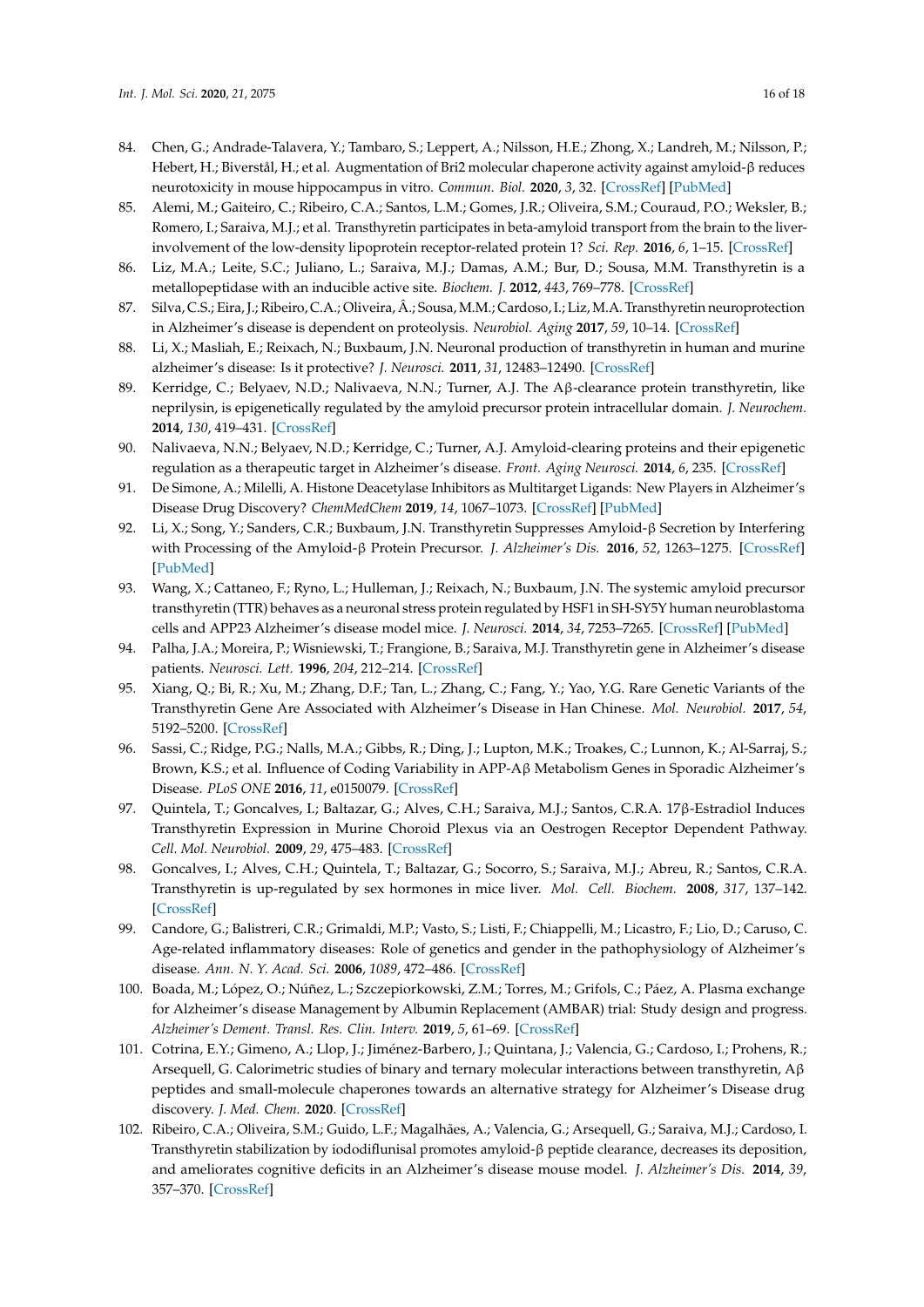- <span id="page-16-0"></span>103. Rios, X.; Gómez-Vallejo, V.; Martín, A.; Cossío, U.; Morcillo, M.Á.; Alemi, M.; Cardoso, I.; Quintana, J.; Jiménez-Barbero, J.; Cotrina, E.Y.; et al. Radiochemical examination of transthyretin (TTR) brain penetration assisted by iododiflunisal, a TTR tetramer stabilizer and a new candidate drug for AD. *Sci. Rep.* **2019**, *9*, 1–11. [\[CrossRef\]](http://dx.doi.org/10.1038/s41598-019-50071-w)
- <span id="page-16-1"></span>104. Santos, L.M.; Rodrigues, D.; Alemi, M.; Silva, S.C.; Ribeiro, C.A.; Cardoso, I. Resveratrol administration increases transthyretin protein levels, ameliorating AD features: The importance of transthyretin tetrameric stability. *Mol. Med.* **2016**, *22*, 597–607. [\[CrossRef\]](http://dx.doi.org/10.2119/molmed.2016.00124)
- <span id="page-16-2"></span>105. Varamini, B.; Sikalidis, A.K.; Bradford, K.L. Resveratrol increases cerebral glycogen synthase kinase phosphorylation as well as protein levels of drebrin and transthyretin in mice: An exploratory study. *Int. J. Food Sci. Nutr.* **2014**, *65*, 89–96. [\[CrossRef\]](http://dx.doi.org/10.3109/09637486.2013.832171)
- <span id="page-16-3"></span>106. Marambaud, P.; Zhao, H.; Davies, P. Resveratrol promotes clearance of Alzheimer's disease amyloid-β peptides. *J. Biol. Chem.* **2005**, *280*, 37377–37382. [\[CrossRef\]](http://dx.doi.org/10.1074/jbc.M508246200)
- <span id="page-16-4"></span>107. Ricardo Vieira, J.; Patrícia Moreira, A.; Oliveira, Â.; Alemi, M.; Cardoso, I. Collagen type IV in brain vessels of an AD mouse model: Modulation by transthyretin? *Amyloid* **2019**, *26*, 138–139. [\[CrossRef\]](http://dx.doi.org/10.1080/13506129.2019.1582489)
- <span id="page-16-5"></span>108. Nunes, A.F.; Saraiva, M.J.; Sousa, M.M. Transthyretin knockouts are a new mouse model for increased neuropeptide Y. *FASEB J.* **2006**, *20*, 166–168. [\[CrossRef\]](http://dx.doi.org/10.1096/fj.05-4106fje)
- <span id="page-16-6"></span>109. Liz, M.A.; Fleming, C.E.; Nunes, A.F.; Almeida, M.R.; Mar, F.M.; Choe, Y.; Craik, C.S.; Powers, J.C.; Bogyo, M.; Sousa, M.M. Substrate specificity of transthyretin: Identification of natural substrates in the nervous system. *Biochem. J.* **2009**, *419*, 467–474. [\[CrossRef\]](http://dx.doi.org/10.1042/BJ20082090)
- <span id="page-16-7"></span>110. Sousa, J.C.; Marques, F.; Dias-Ferreira, E.; Cerqueira, J.J.; Sousa, N.; Palha, J.A. Transthyretin influences spatial reference memory. *Neurobiol. Learn. Mem.* **2007**, *88*, 381–385. [\[CrossRef\]](http://dx.doi.org/10.1016/j.nlm.2007.07.006)
- <span id="page-16-8"></span>111. Fleming, C.E.; Saraiva, M.J.; Sousa, M.M. Transthyretin enhances nerve regeneration. *J. Neurochem.* **2007**, *103*, 831–839. [\[CrossRef\]](http://dx.doi.org/10.1111/j.1471-4159.2007.04828.x)
- <span id="page-16-9"></span>112. Fleming, C.E.; Mar, F.M.; Franquinho, F.; Saraiva, M.J.; Sousa, M.M. Transthyretin internalization by sensory neurons is megalin mediated and necessary for its neuritogenic activity. *J. Neurosci.* **2009**, *29*, 3220–3232. [\[CrossRef\]](http://dx.doi.org/10.1523/JNEUROSCI.6012-08.2009)
- <span id="page-16-10"></span>113. Santos, S.D.; Lambertsen, K.L.; Clausen, B.H.; Akinc, A.; Alvarez, R.; Finsen, B.; Saraiva, M.J. CSF transthyretin neuroprotection in a mouse model of brain ischemia. *J. Neurochem.* **2010**, *115*, 1434–1444. [\[CrossRef\]](http://dx.doi.org/10.1111/j.1471-4159.2010.07047.x)
- <span id="page-16-11"></span>114. Gomes, J.R.; Nogueira, R.S.; Vieira, M.; Santos, S.D.; Ferraz-Nogueira, J.P.; Relvas, J.B.; Saraiva, M.J. Transthyretin provides trophic support via megalin by promoting neurite outgrowth and neuroprotection in cerebral ischemia. *Cell Death Di*ff*er.* **2016**, *23*, 1749–1764. [\[CrossRef\]](http://dx.doi.org/10.1038/cdd.2016.64)
- <span id="page-16-12"></span>115. Vieira, M.; Gomes, J.R.; Saraiva, M.J. Transthyretin Induces Insulin-like Growth Factor I Nuclear Translocation Regulating its Levels in the Hippocampus. *Mol. Neurobiol.* **2015**, *51*, 1468–1479. [\[CrossRef\]](http://dx.doi.org/10.1007/s12035-014-8824-4)
- <span id="page-16-13"></span>116. Vieira, M.; Leal, S.S.; Gomes, C.M.; Saraiva, M.J. Evidence for synergistic action of transthyretin and IGF-I over the IGF-I receptor. *Biochim. Biophys. Acta Mol. Basis Dis.* **2016**, *1862*, 797–804. [\[CrossRef\]](http://dx.doi.org/10.1016/j.bbadis.2016.01.008)
- <span id="page-16-14"></span>117. Shibata, M.; Yamada, S.; Ram Kumar, S.; Calero, M.; Bading, J.; Frangione, B.; Holtzman, D.M.; Miller, C.A.; Strickland, D.K.; Ghiso, J.; et al. Clearance of Alzheimer's amyloid-β1-40 peptide from brain by LDL receptor-related protein-1 at the blood-brain barrier. *J. Clin. Investig.* **2000**, *106*, 1489–1499. [\[CrossRef\]](http://dx.doi.org/10.1172/JCI10498)
- <span id="page-16-15"></span>118. Tamaki, C.; Ohtsuki, S.; Iwatsubo, T.; Hashimoto, T.; Yamada, K.; Yabuki, C.; Terasaki, T. Major involvement of low-density lipoprotein receptor-related protein 1 in the clearance of plasma free amyloid β-peptide by the liver. *Pharm. Res.* **2006**, *23*, 1407–1416. [\[CrossRef\]](http://dx.doi.org/10.1007/s11095-006-0208-7)
- <span id="page-16-16"></span>119. Zhou, L.; Tang, X.; Li, X.; Bai, Y.; Buxbaum, J.N.; Chen, G. Identification of transthyretin as a novel interacting partner for the δ subunit of GABA A receptors. *PLoS ONE* **2019**, *14*. [\[CrossRef\]](http://dx.doi.org/10.1371/journal.pone.0210094)
- <span id="page-16-17"></span>120. Carmeliet, P. Angiogenesis in health and disease. *Nat. Med.* **2003**, *9*, 653–660. [\[CrossRef\]](http://dx.doi.org/10.1038/nm0603-653)
- <span id="page-16-18"></span>121. Mancardi, G.L.; Perdelli, F.; Rivano, C.; Leonardi, A.; Bugiani, O. Thickening of the basement membrane of cortical capillaries in Alzheimer's disease. *Acta Neuropathol.* **1980**, *49*, 79–83. [\[CrossRef\]](http://dx.doi.org/10.1007/BF00692225)
- <span id="page-16-19"></span>122. Nunes, R.J.; De Oliveira, P.; Lages, A.; Becker, J.D.; Marcelino, P.; Barroso, E.; Perdigoto, R.; Kelly, J.W.; Quintas, A.; Santos, S.C.R. Transthyretin proteins regulate angiogenesis by conferring different molecular identities to endothelial cells. *J. Biol. Chem.* **2013**, *288*, 31752–31760. [\[CrossRef\]](http://dx.doi.org/10.1074/jbc.M113.469858)
- <span id="page-16-20"></span>123. Shao, J.; Yao, Y. Transthyretin represses neovascularization in diabetic retinopathy. *Mol. Vis.* **2016**, *22*, 1188–1197.